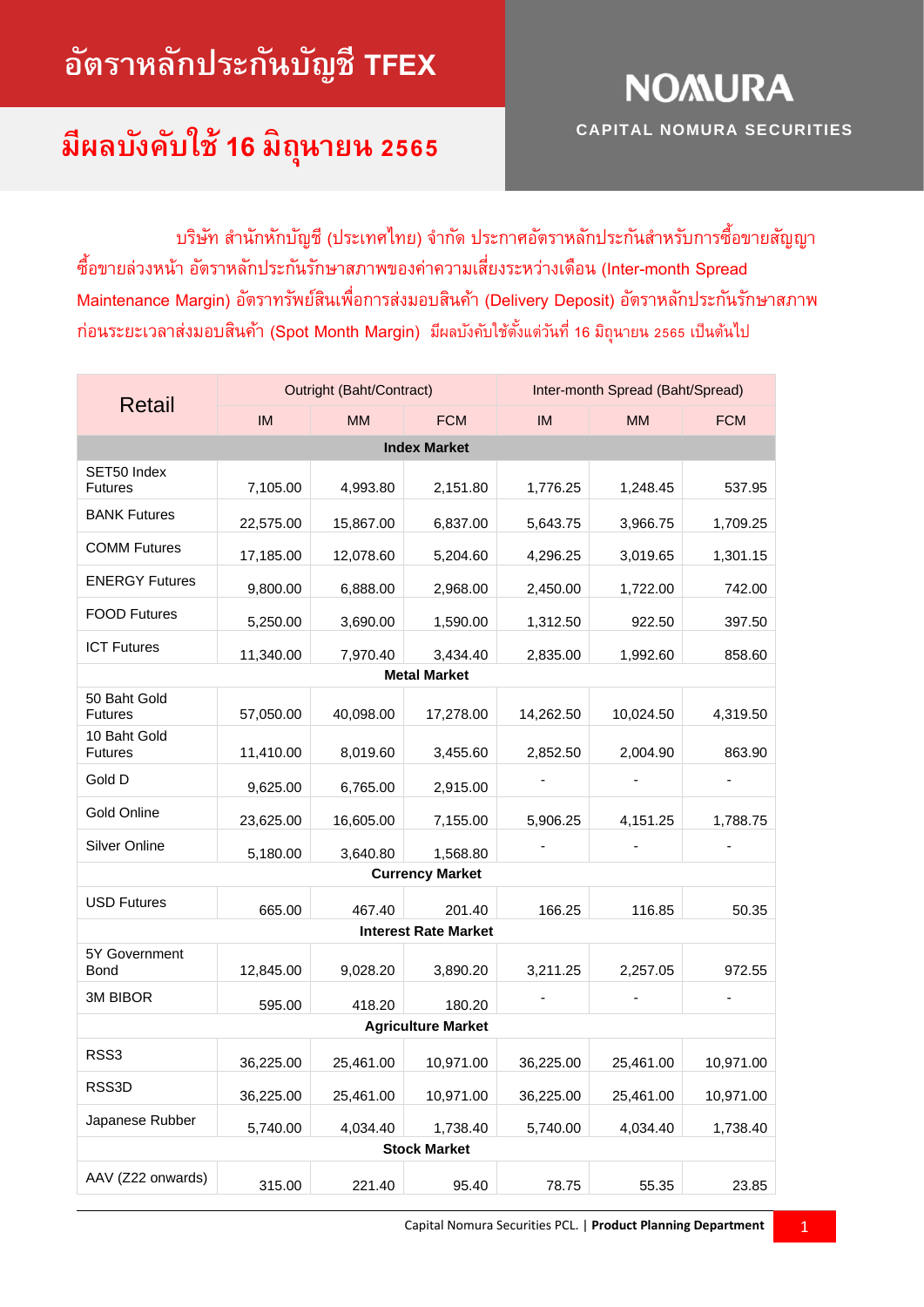| <b>ADVANC</b>       | 13,300.00 | 9,348.00 | 4,028.00 | 3,325.00 | 2,337.00 | 1,007.00 |
|---------------------|-----------|----------|----------|----------|----------|----------|
| <b>AEONTS</b>       | 14,105.00 | 9,913.80 | 4,271.80 | 3,526.25 | 2,478.45 | 1,067.95 |
| AMATA               | 2,730.00  | 1,918.80 | 826.80   | 682.50   | 479.70   | 206.70   |
| <b>AOT</b>          | 4,235.00  | 2,976.60 | 1,282.60 | 1,058.75 | 744.15   | 320.65   |
| AP                  | 1,085.00  | 762.60   | 328.60   | 271.25   | 190.65   | 82.15    |
| <b>AWC</b>          | 420.00    | 295.20   | 127.20   | 105.00   | 73.80    | 31.80    |
| BA                  | 1,505.00  | 1,057.80 | 455.80   | 376.25   | 264.45   | 113.95   |
| <b>BAM</b>          | 1,295.00  | 910.20   | 392.20   | 323.75   | 227.55   | 98.05    |
| BANPU (U22 onwards) | 1,400.00  | 984.00   | 424.00   | 350.00   | 246.00   | 106.00   |
| BAY                 | 3,080.00  | 2,164.80 | 932.80   | 770.00   | 541.20   | 233.20   |
| <b>BBL</b>          | 7,490.00  | 5,264.40 | 2,268.40 | 1,872.50 | 1,316.10 | 567.10   |
| <b>BCH</b>          | 1,750.00  | 1,230.00 | 530.00   | 437.50   | 307.50   | 132.50   |
| <b>BCP</b>          | 3,080.00  | 2,164.80 | 932.80   | 770.00   | 541.20   | 233.20   |
| <b>BCPG</b>         | 910.00    | 639.60   | 275.60   | 227.50   | 159.90   | 68.90    |
| <b>BDMS</b>         | 1,750.00  | 1,230.00 | 530.00   | 437.50   | 307.50   | 132.50   |
| <b>BEAUTY</b>       | 140.00    | 98.40    | 42.40    | 35.00    | 24.60    | 10.60    |
| <b>BEC</b>          | 1,820.00  | 1,279.20 | 551.20   | 455.00   | 319.80   | 137.80   |
| <b>BEM</b>          | 525.00    | 369.00   | 159.00   | 131.25   | 92.25    | 39.75    |
| <b>BGRIM</b>        | 2,590.00  | 1,820.40 | 784.40   | 647.50   | 455.10   | 196.10   |
| BH                  | 12,250.00 | 8,610.00 | 3,710.00 | 3,062.50 | 2,152.50 | 927.50   |
| <b>BJC</b>          | 2,625.00  | 1,845.00 | 795.00   | 656.25   | 461.25   | 198.75   |
| <b>BLA</b>          | 4,760.00  | 3,345.60 | 1,441.60 | 1,190.00 | 836.40   | 360.40   |
| <b>BLAND</b>        | 105.00    | 73.80    | 31.80    | 26.25    | 18.45    | 7.95     |
| <b>BPP</b>          | 910.00    | 639.60   | 275.60   | 227.50   | 159.90   | 68.90    |
| <b>BTS</b>          | 630.00    | 442.80   | 190.80   | 157.50   | 110.70   | 47.70    |
| <b>CBG</b>          | 7,630.00  | 5,362.80 | 2,310.80 | 1,907.50 | 1,340.70 | 577.70   |
| <b>CENTEL</b>       | 4,585.00  | 3,222.60 | 1,388.60 | 1,146.25 | 805.65   | 347.15   |
| <b>CHG</b>          | 315.00    | 221.40   | 95.40    | 78.75    | 55.35    | 23.85    |
| СK                  | 1,575.00  | 1,107.00 | 477.00   | 393.75   | 276.75   | 119.25   |
| <b>CKP</b>          | 420.00    | 295.20   | 127.20   | 105.00   | 73.80    | 31.80    |
| COM7 (H23 onwards)  | 3,675.00  | 2,583.00 | 1,113.00 | 918.75   | 645.75   | 278.25   |
| CPALL               | 3,185.00  | 2,238.60 | 964.60   | 796.25   | 559.65   | 241.15   |
| <b>CPF</b>          | 1,785.00  | 1,254.60 | 540.60   | 446.25   | 313.65   | 135.15   |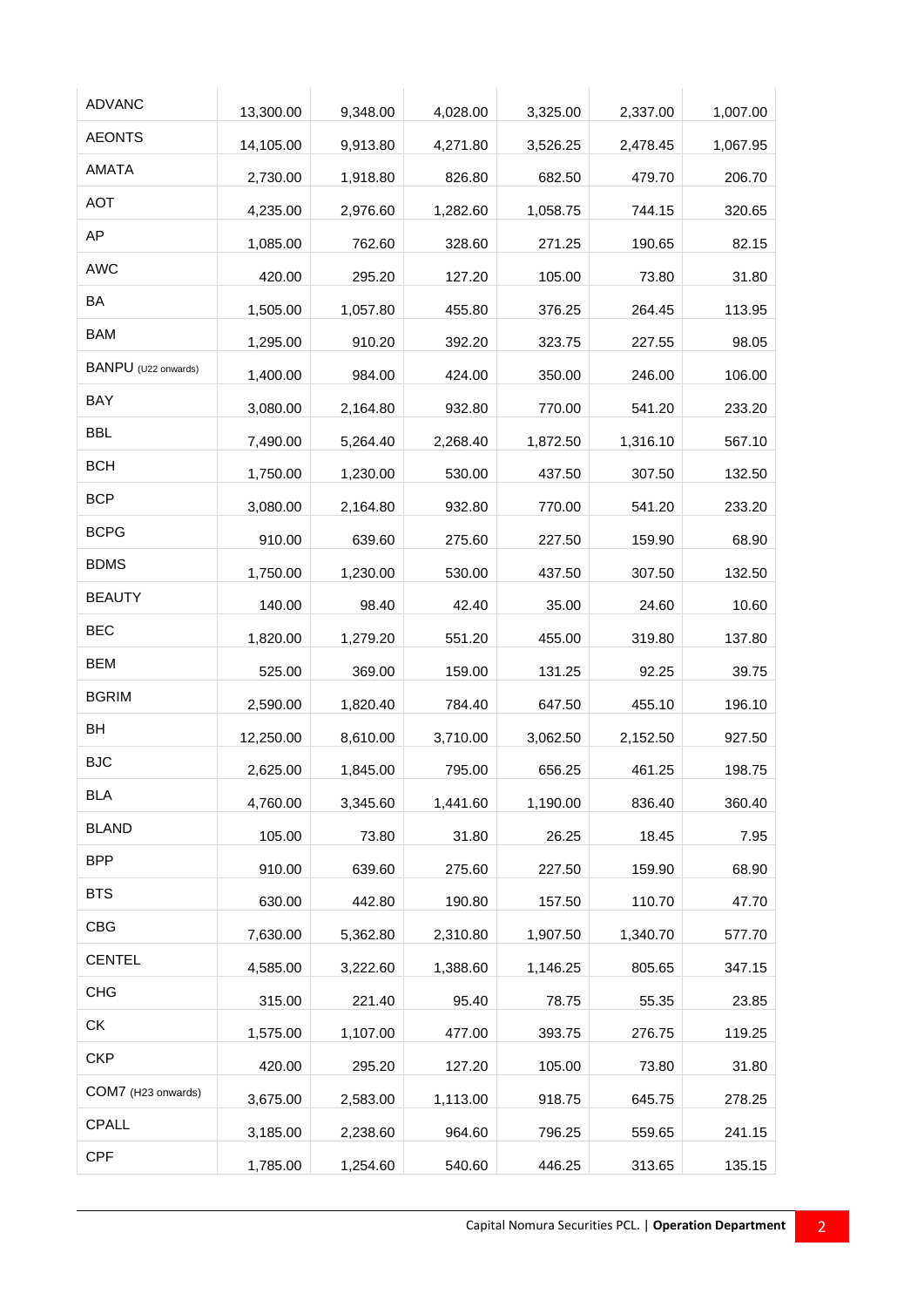| <b>CPN</b>           | 5,425.00  | 3,813.00  | 1,643.00  | 1,356.25  | 953.25   | 410.75   |
|----------------------|-----------|-----------|-----------|-----------|----------|----------|
| <b>CRC</b>           | 3,325.00  | 2,337.00  | 1,007.00  | 831.25    | 584.25   | 251.75   |
| <b>DELTA</b>         | 53,900.00 | 37,884.00 | 16,324.00 | 13,475.00 | 9,471.00 | 4,081.00 |
| <b>DTAC</b>          | 3,955.00  | 2,779.80  | 1,197.80  | 988.75    | 694.95   | 299.45   |
| EA                   | 8,505.00  | 5,977.80  | 2,575.80  | 2,126.25  | 1,494.45 | 643.95   |
| <b>EASTW</b>         | 770.00    | 541.20    | 233.20    | 192.50    | 135.30   | 58.30    |
| <b>EGCO</b>          | 10,745.00 | 7,552.20  | 3,254.20  | 2,686.25  | 1,888.05 | 813.55   |
| <b>EPG</b>           | 1,085.00  | 762.60    | 328.60    | 271.25    | 190.65   | 82.15    |
| ERW                  | 420.00    | 295.20    | 127.20    | 105.00    | 73.80    | 31.80    |
| <b>ESSO</b>          | 1,120.00  | 787.20    | 339.20    | 280.00    | 196.80   | 84.80    |
| <b>GFPT</b>          | 1,505.00  | 1,057.80  | 455.80    | 376.25    | 264.45   | 113.95   |
| GLOBAL (H23 onwards) | 1,680.00  | 1,180.80  | 508.80    | 420.00    | 295.20   | 127.20   |
| <b>GPSC</b>          | 5,005.00  | 3,517.80  | 1,515.80  | 1,251.25  | 879.45   | 378.95   |
| <b>GULF</b>          | 3,395.00  | 2,386.20  | 1,028.20  | 848.75    | 596.55   | 257.05   |
| <b>GUNKUL</b>        | 595.00    | 418.20    | 180.20    | 148.75    | 104.55   | 45.05    |
| <b>HANA</b>          | 6,335.00  | 4,452.60  | 1,918.60  | 1,583.75  | 1,113.15 | 479.65   |
| <b>HMPRO</b>         | 1,155.00  | 811.80    | 349.80    | 288.75    | 202.95   | 87.45    |
| <b>ICHI</b>          | 1,295.00  | 910.20    | 392.20    | 323.75    | 227.55   | 98.05    |
| <b>INTUCH</b>        | 4,865.00  | 3,419.40  | 1,473.40  | 1,216.25  | 854.85   | 368.35   |
| <b>IRPC</b>          | 315.00    | 221.40    | 95.40     | 78.75     | 55.35    | 23.85    |
| <b>ITD</b>           | 245.00    | 172.20    | 74.20     | 61.25     | 43.05    | 18.55    |
| <b>IVL</b>           | 3,990.00  | 2,804.40  | 1,208.40  | 997.50    | 701.10   | 302.10   |
| <b>JAS</b>           | 420.00    | 295.20    | 127.20    | 105.00    | 73.80    | 31.80    |
| JMT (Z22 onwards)    | 8,960.00  | 6,297.60  | 2,713.60  | 2,240.00  | 1,574.40 | 678.40   |
| <b>KBANK</b>         | 11,270.00 | 7,921.20  | 3,413.20  | 2,817.50  | 1,980.30 | 853.30   |
| <b>KCE</b>           | 6,405.00  | 4,501.80  | 1,939.80  | 1,601.25  | 1,125.45 | 484.95   |
| <b>KEX</b>           | 2,730.00  | 1,918.80  | 826.80    | 682.50    | 479.70   | 206.70   |
| <b>KKP</b>           | 4,445.00  | 3,124.20  | 1,346.20  | 1,111.25  | 781.05   | 336.55   |
| <b>KTB</b>           | 1,085.00  | 762.60    | 328.60    | 271.25    | 190.65   | 82.15    |
| <b>KTC</b>           | 4,865.00  | 3,419.40  | 1,473.40  | 1,216.25  | 854.85   | 368.35   |
| LH                   | 525.00    | 369.00    | 159.00    | 131.25    | 92.25    | 39.75    |
| LPN                  | 315.00    | 221.40    | 95.40     | 78.75     | 55.35    | 23.85    |
| М                    | 3,220.00  | 2,263.20  | 975.20    | 805.00    | 565.80   | 243.80   |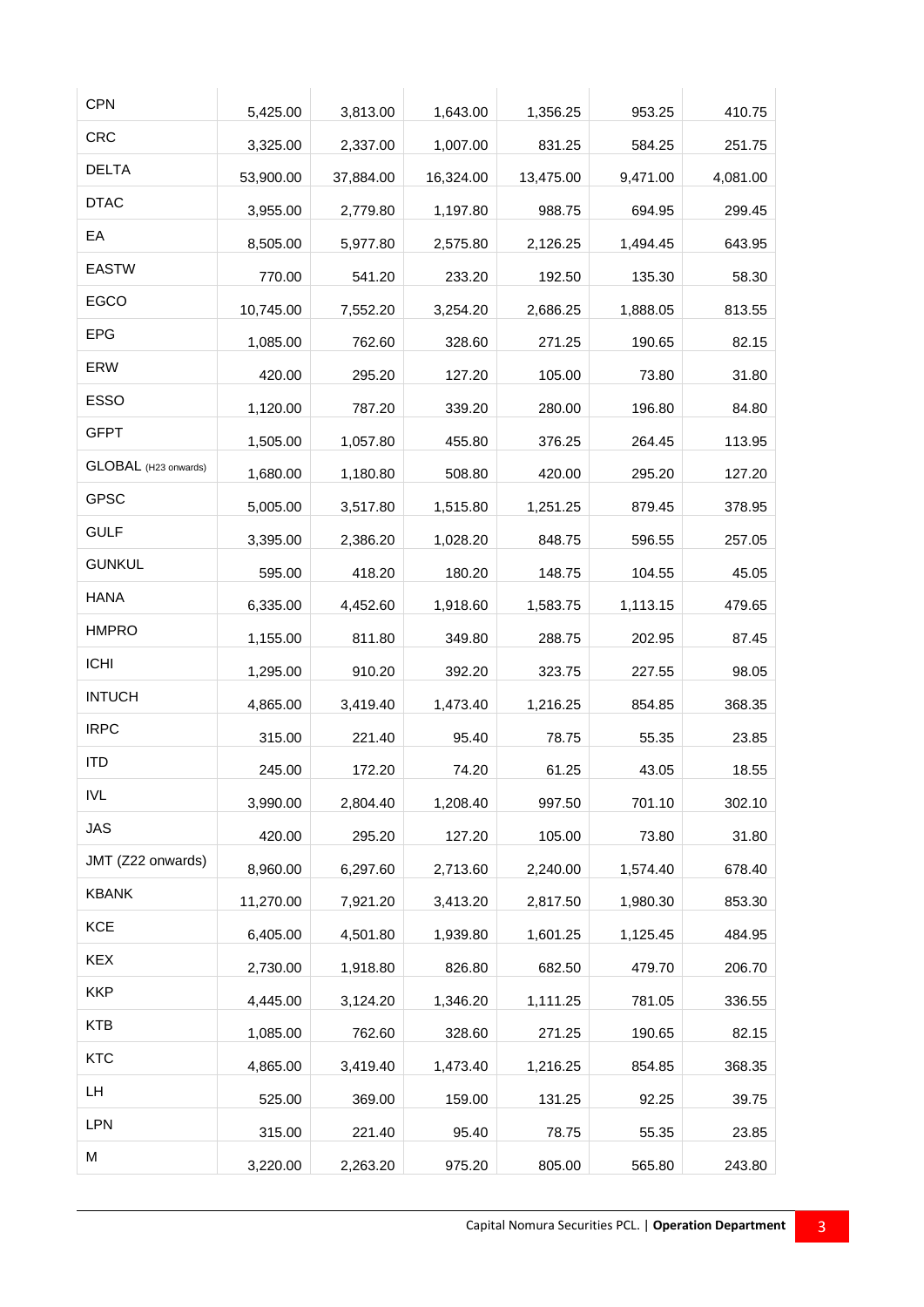| <b>MAJOR</b>        | 2,030.00  | 1,426.80  | 614.80   | 507.50   | 356.70   | 153.70   |
|---------------------|-----------|-----------|----------|----------|----------|----------|
| <b>MBK</b>          | 1,575.00  | 1,107.00  | 477.00   | 393.75   | 276.75   | 119.25   |
| <b>MEGA</b>         | 5,110.00  | 3,591.60  | 1,547.60 | 1,277.50 | 897.90   | 386.90   |
| <b>MINT</b>         | 2,905.00  | 2,041.80  | 879.80   | 726.25   | 510.45   | 219.95   |
| <b>MTC</b>          | 4,725.00  | 3,321.00  | 1,431.00 | 1,181.25 | 830.25   | 357.75   |
| <b>OR</b>           | 1,750.00  | 1,230.00  | 530.00   | 437.50   | 307.50   | 132.50   |
| ORI                 | 1,155.00  | 811.80    | 349.80   | 288.75   | 202.95   | 87.45    |
| <b>OSP</b>          | 3,325.00  | 2,337.00  | 1,007.00 | 831.25   | 584.25   | 251.75   |
| PLANB (Z22 onwards) | 910.00    | 639.60    | 275.60   | 227.50   | 159.90   | 68.90    |
| <b>PRM</b>          | 665.00    | 467.40    | 201.40   | 166.25   | 116.85   | 50.35    |
| <b>PSH</b>          | 1,050.00  | 738.00    | 318.00   | 262.50   | 184.50   | 79.50    |
| <b>PSL</b>          | 3,150.00  | 2,214.00  | 954.00   | 787.50   | 553.50   | 238.50   |
| <b>PTG</b>          | 1,155.00  | 811.80    | 349.80   | 288.75   | 202.95   | 87.45    |
| <b>PTT</b>          | 1,925.00  | 1,353.00  | 583.00   | 481.25   | 338.25   | 145.75   |
| PTTEP               | 12,285.00 | 8,634.60  | 3,720.60 | 3,071.25 | 2,158.65 | 930.15   |
| <b>PTTGC</b>        | 3,780.00  | 2,656.80  | 1,144.80 | 945.00   | 664.20   | 286.20   |
| QH                  | 175.00    | 123.00    | 53.00    | 43.75    | 30.75    | 13.25    |
| RATCH (M23 onwards) | 2,730.00  | 1,918.80  | 826.80   | 682.50   | 479.70   | 206.70   |
| <b>RS</b>           | 1,645.00  | 1,156.20  | 498.20   | 411.25   | 289.05   | 124.55   |
| S                   | 175.00    | 123.00    | 53.00    | 43.75    | 30.75    | 13.25    |
| <b>SAMART</b>       | 875.00    | 615.00    | 265.00   | 218.75   | 153.75   | 66.25    |
| SAWAD               | 4,655.00  | 3,271.80  | 1,409.80 | 1,163.75 | 817.95   | 352.45   |
| <b>SCB</b>          | 8,505.00  | 5,977.80  | 2,575.80 | 2,126.25 | 1,494.45 | 643.95   |
| <b>SCBB</b>         | 8,505.00  | 5,977.80  | 2,575.80 | 2,126.25 | 1,494.45 | 643.95   |
| SCC                 | 15,400.00 | 10,824.00 | 4,664.00 | 3,850.00 | 2,706.00 | 1,166.00 |
| <b>SCGP</b>         | 4,235.00  | 2,976.60  | 1,282.60 | 1,058.75 | 744.15   | 320.65   |
| <b>SGP</b>          | 1,085.00  | 762.60    | 328.60   | 271.25   | 190.65   | 82.15    |
| <b>SIRI</b>         | 140.00    | 98.40     | 42.40    | 35.00    | 24.60    | 10.60    |
| <b>SPALI</b>        | 1,400.00  | 984.00    | 424.00   | 350.00   | 246.00   | 106.00   |
| <b>SPCG</b>         | 1,120.00  | 787.20    | 339.20   | 280.00   | 196.80   | 84.80    |
| <b>SPRC</b>         | 1,225.00  | 861.00    | 371.00   | 306.25   | 215.25   | 92.75    |
| <b>STA</b>          | 2,660.00  | 1,869.60  | 805.60   | 665.00   | 467.40   | 201.40   |
| <b>STEC</b>         | 1,015.00  | 713.40    | 307.40   | 253.75   | 178.35   | 76.85    |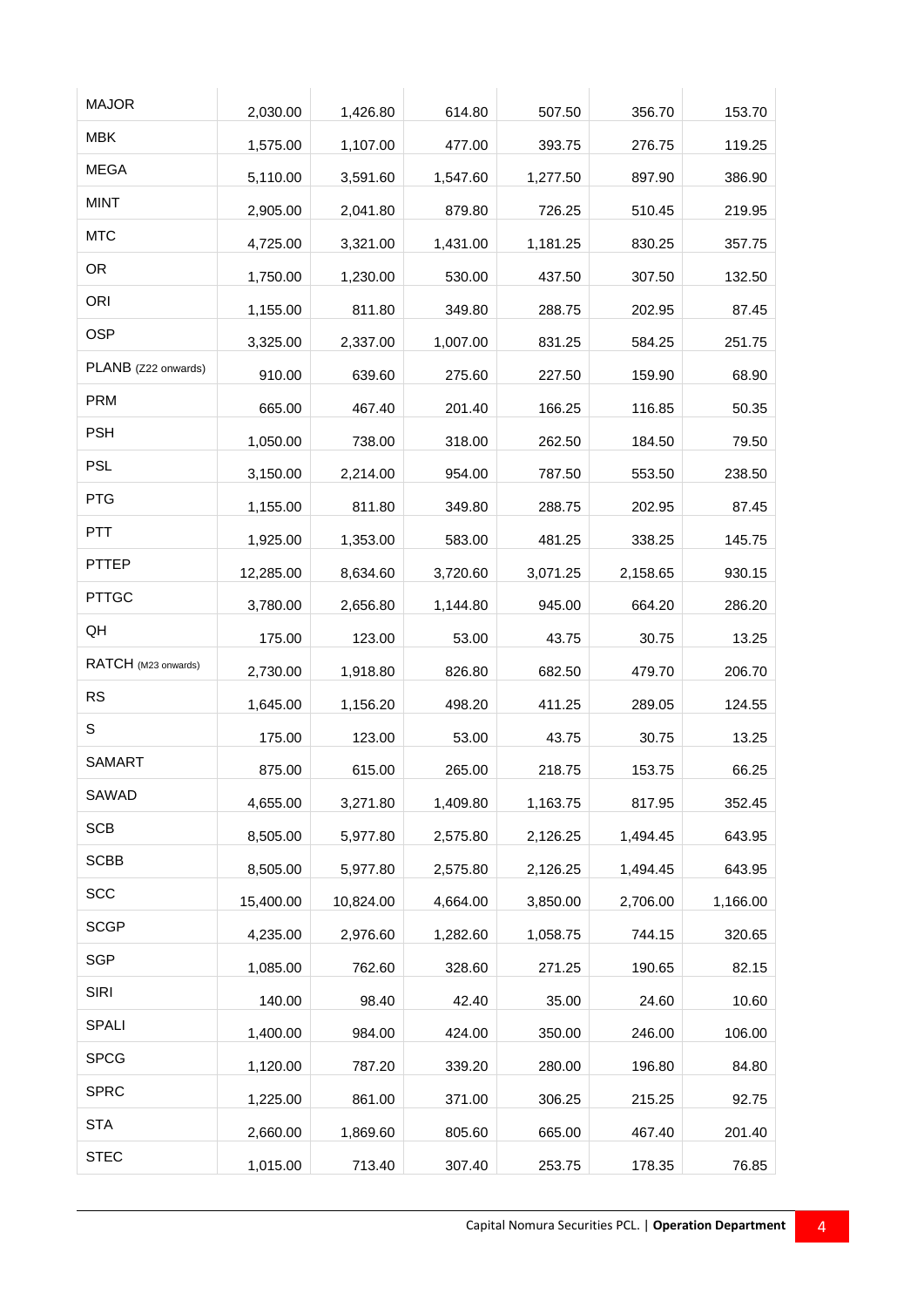| <b>STGT</b>       | 2,835.00  | 1,992.60  | 858.60   | 708.75   | 498.15   | 214.65   |
|-------------------|-----------|-----------|----------|----------|----------|----------|
| <b>STPI</b>       | 665.00    | 467.40    | 201.40   | 166.25   | 116.85   | 50.35    |
| <b>SUPER</b>      | 105.00    | 73.80     | 31.80    | 26.25    | 18.45    | 7.95     |
| <b>TASCO</b>      | 1,995.00  | 1,402.20  | 604.20   | 498.75   | 350.55   | 151.05   |
| <b>TCAP</b>       | 3,570.00  | 2,509.20  | 1,081.20 | 892.50   | 627.30   | 270.30   |
| <b>THAI</b>       | 1,155.00  | 811.80    | 349.80   | 288.75   | 202.95   | 87.45    |
| <b>THANI</b>      | 385.00    | 270.60    | 116.60   | 96.25    | 67.65    | 29.15    |
| <b>THCOM</b>      | 1,155.00  | 811.80    | 349.80   | 288.75   | 202.95   | 87.45    |
| <b>THG</b>        | 19,075.00 | 13,407.00 | 5,777.00 | 4,768.75 | 3,351.75 | 1,444.25 |
| <b>TISCO</b>      | 9,555.00  | 6,715.80  | 2,893.80 | 2,388.75 | 1,678.95 | 723.45   |
| <b>TKN</b>        | 805.00    | 565.80    | 243.80   | 201.25   | 141.45   | 60.95    |
| <b>TOA</b>        | 2,625.00  | 1,845.00  | 795.00   | 656.25   | 461.25   | 198.75   |
| <b>TOP</b>        | 4,655.00  | 3,271.80  | 1,409.80 | 1,163.75 | 817.95   | 352.45   |
| <b>TPIPL</b>      | 175.00    | 123.00    | 53.00    | 43.75    | 30.75    | 13.25    |
| <b>TPIPP</b>      | 175.00    | 123.00    | 53.00    | 43.75    | 30.75    | 13.25    |
| TQM (H23 onwards) | 4,585.00  | 3,222.60  | 1,388.60 | 1,146.25 | 805.65   | 347.15   |
| <b>TRUE</b>       | 420.00    | 295.20    | 127.20   | 105.00   | 73.80    | 31.80    |
| <b>TTA</b>        | 2,345.00  | 1,648.20  | 710.20   | 586.25   | 412.05   | 177.55   |
| <b>TTB</b>        | 105.00    | 73.80     | 31.80    | 26.25    | 18.45    | 7.95     |
| <b>TTCL</b>       | 700.00    | 492.00    | 212.00   | 175.00   | 123.00   | 53.00    |
| <b>TTW</b>        | 875.00    | 615.00    | 265.00   | 218.75   | 153.75   | 66.25    |
| TU                | 1,190.00  | 836.40    | 360.40   | 297.50   | 209.10   | 90.10    |
| <b>TVO</b>        | 2,905.00  | 2,041.80  | 879.80   | 726.25   | 510.45   | 219.95   |
| <b>UNIQ</b>       | 525.00    | 369.00    | 159.00   | 131.25   | 92.25    | 39.75    |
| VGI (H23 onwards) | 525.00    | 369.00    | 159.00   | 131.25   | 92.25    | 39.75    |
| <b>VNG</b>        | 1,015.00  | 713.40    | 307.40   | 253.75   | 178.35   | 76.85    |
| <b>WHA</b>        | 210.00    | 147.60    | 63.60    | 52.50    | 36.90    | 15.90    |
| <b>WHAUP</b>      | 315.00    | 221.40    | 95.40    | 78.75    | 55.35    | 23.85    |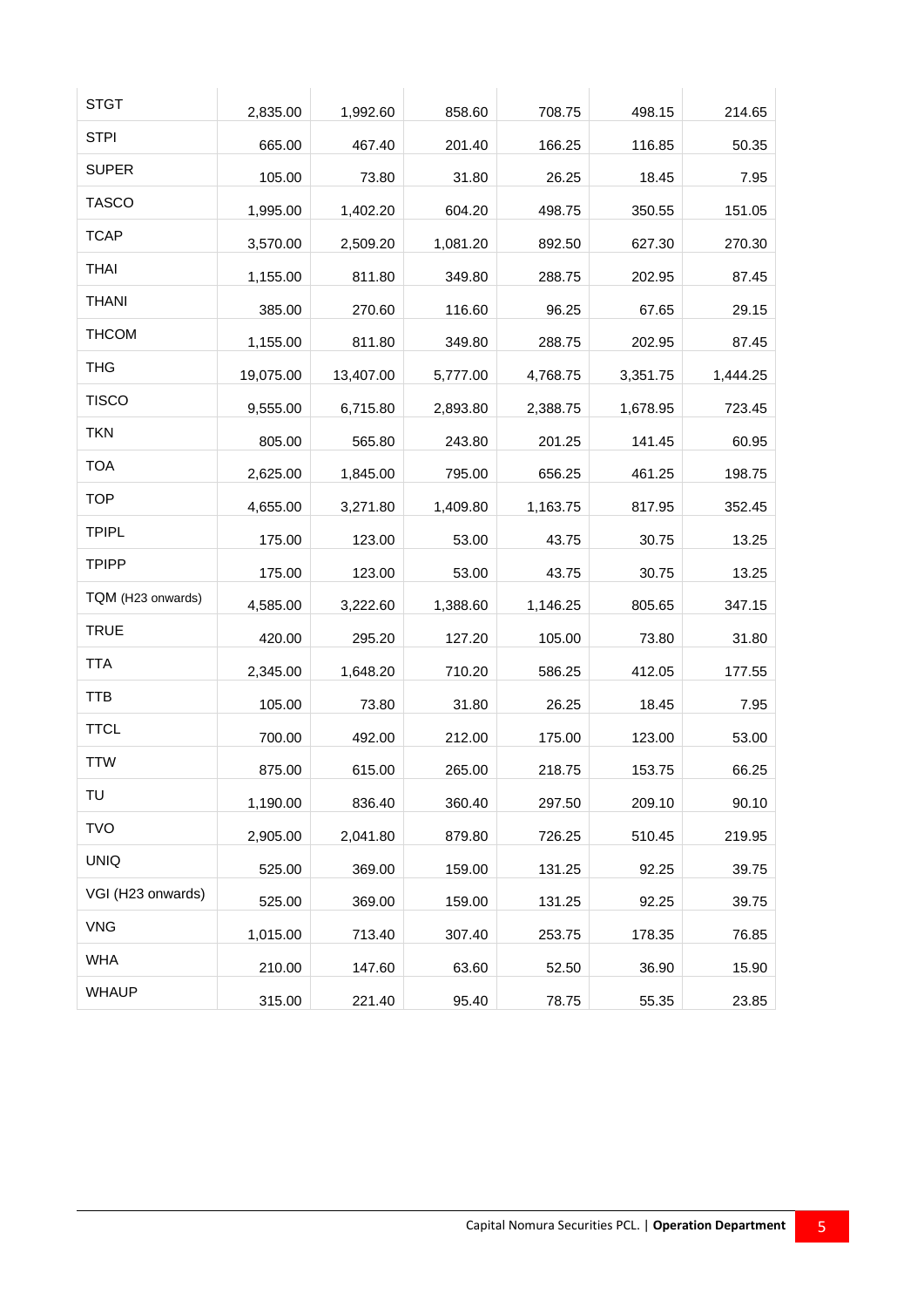|                                       |           | Outright (Baht/Contract) |            | Inter-month Spread (Baht/Spread) |           |            |
|---------------------------------------|-----------|--------------------------|------------|----------------------------------|-----------|------------|
| Institute                             | <b>IM</b> | <b>MM</b>                | <b>FCM</b> | <b>IM</b>                        | <b>MM</b> | <b>FCM</b> |
| <b>Index Market</b>                   |           |                          |            |                                  |           |            |
| SET50 Index<br><b>Futures</b>         | 5,481.00  | 4,060.00                 |            | 1,370.25                         | 1,015.00  |            |
| <b>BANK Futures</b>                   | 17,415.00 | 12,900.00                |            | 4,353.75                         | 3,225.00  |            |
| <b>COMM Futures</b>                   | 13,257.00 | 9,820.00                 |            | 3,314.25                         | 2,455.00  |            |
| <b>ENERGY Futures</b>                 | 7,560.00  | 5,600.00                 |            | 1,890.00                         | 1,400.00  |            |
| <b>FOOD Futures</b>                   | 4,050.00  | 3,000.00                 |            | 1,012.50                         | 750.00    |            |
| <b>ICT Futures</b>                    | 8,748.00  | 6,480.00                 |            | 2,187.00                         | 1,620.00  |            |
| <b>Metal Market</b>                   |           |                          |            |                                  |           |            |
| 50 Baht Gold<br><b>Futures</b>        | 44,010.00 | 32,600.00                |            | 11,002.50                        | 8,150.00  |            |
| 10 Baht Gold<br><b>Futures</b>        | 8,802.00  | 6,520.00                 |            | 2,200.50                         | 1,630.00  |            |
| Gold D                                | 7,425.00  | 5,500.00                 |            |                                  |           |            |
| Gold Online                           | 18,225.00 | 13,500.00                |            | 4,556.25                         | 3,375.00  |            |
| Silver Online                         | 3,996.00  | 2,960.00                 |            |                                  |           |            |
| <b>Currency Market</b>                |           |                          |            |                                  |           |            |
| <b>USD Futures</b>                    | 513.00    | 380.00                   |            | 128.25                           | 95.00     |            |
| <b>Interest Rate</b><br><b>Market</b> |           |                          |            |                                  |           |            |
| 5Y Government<br><b>Bond</b>          | 9,909.00  | 7,340.00                 |            | 2,477.25                         | 1,835.00  |            |
| 3M BIBOR                              | 459.00    | 340.00                   |            |                                  |           |            |
| <b>Agriculture</b><br><b>Market</b>   |           |                          |            |                                  |           |            |
| RSS3                                  | 27,945.00 | 20,700.00                |            | 27,945.00                        | 20,700.00 |            |
| RSS3D                                 | 27,945.00 | 20,700.00                |            | 27,945.00                        | 20,700.00 |            |
| Japanese Rubber                       | 4,428.00  | 3,280.00                 |            | 4,428.00                         | 3,280.00  |            |
| <b>Stock Market</b>                   |           |                          |            |                                  |           |            |
| AAV (Z22 onwards)                     | 243.00    | 180.00                   |            | 60.75                            | 45.00     |            |
| <b>ADVANC</b>                         | 10,260.00 | 7,600.00                 |            | 2,565.00                         | 1,900.00  |            |
| <b>AEONTS</b>                         | 10,881.00 | 8,060.00                 |            | 2,720.25                         | 2,015.00  |            |
| AMATA                                 | 2,106.00  | 1,560.00                 |            | 526.50                           | 390.00    |            |
| <b>AOT</b>                            | 3,267.00  | 2,420.00                 |            | 816.75                           | 605.00    |            |
| AP                                    | 837.00    | 620.00                   |            | 209.25                           | 155.00    |            |
| <b>AWC</b>                            | 324.00    | 240.00                   |            | 81.00                            | 60.00     |            |
| BA                                    | 1,161.00  | 860.00                   |            | 290.25                           | 215.00    |            |
| <b>BAM</b>                            | 999.00    | 740.00                   |            | 249.75                           | 185.00    |            |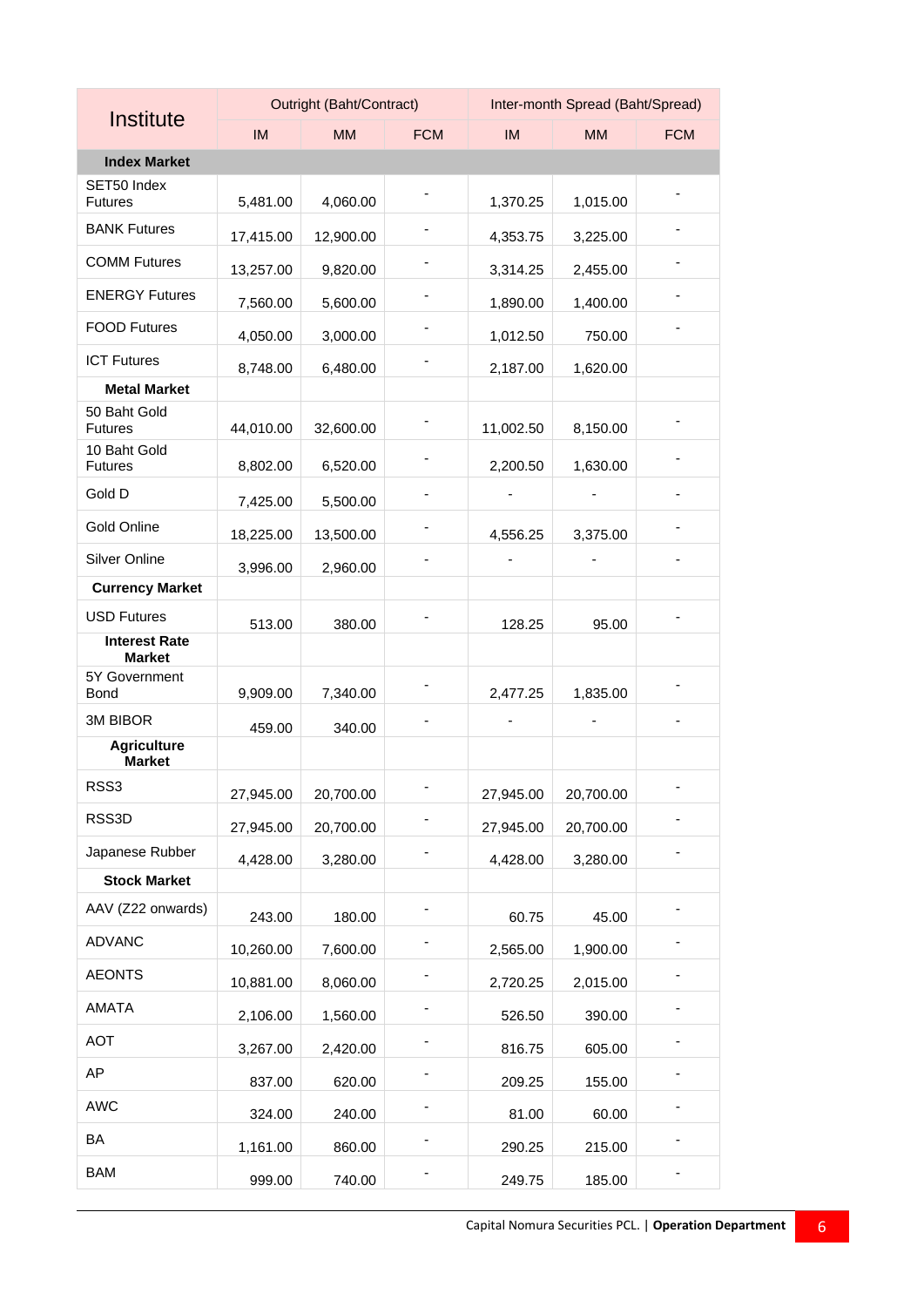| BANPU (U22 onwards) |           |           |           |          |  |
|---------------------|-----------|-----------|-----------|----------|--|
| BAY                 | 1,080.00  | 800.00    | 270.00    | 200.00   |  |
|                     | 2,376.00  | 1,760.00  | 594.00    | 440.00   |  |
| <b>BBL</b>          | 5,778.00  | 4,280.00  | 1,444.50  | 1,070.00 |  |
| <b>BCH</b>          | 1,350.00  | 1,000.00  | 337.50    | 250.00   |  |
| <b>BCP</b>          | 2,376.00  | 1,760.00  | 594.00    | 440.00   |  |
| <b>BCPG</b>         | 702.00    | 520.00    | 175.50    | 130.00   |  |
| <b>BDMS</b>         | 1,350.00  | 1,000.00  | 337.50    | 250.00   |  |
| <b>BEAUTY</b>       | 108.00    | 80.00     | 27.00     | 20.00    |  |
| <b>BEC</b>          | 1,404.00  | 1,040.00  | 351.00    | 260.00   |  |
| <b>BEM</b>          | 405.00    | 300.00    | 101.25    | 75.00    |  |
| <b>BGRIM</b>        | 1,998.00  | 1,480.00  | 499.50    | 370.00   |  |
| BH                  | 9,450.00  | 7,000.00  | 2,362.50  | 1,750.00 |  |
| <b>BJC</b>          | 2,025.00  | 1,500.00  | 506.25    | 375.00   |  |
| <b>BLA</b>          | 3,672.00  | 2,720.00  | 918.00    | 680.00   |  |
| <b>BLAND</b>        | 81.00     | 60.00     | 20.25     | 15.00    |  |
| <b>BPP</b>          | 702.00    | 520.00    | 175.50    | 130.00   |  |
| <b>BTS</b>          | 486.00    | 360.00    | 121.50    | 90.00    |  |
| <b>CBG</b>          | 5,886.00  | 4,360.00  | 1,471.50  | 1,090.00 |  |
| <b>CENTEL</b>       |           |           |           | 655.00   |  |
| <b>CHG</b>          | 3,537.00  | 2,620.00  | 884.25    |          |  |
| СK                  | 243.00    | 180.00    | 60.75     | 45.00    |  |
| <b>CKP</b>          | 1,215.00  | 900.00    | 303.75    | 225.00   |  |
| COM7 (H23 onwards)  | 324.00    | 240.00    | 81.00     | 60.00    |  |
|                     | 2,835.00  | 2,100.00  | 708.75    | 525.00   |  |
| CPALL               | 2,457.00  | 1,820.00  | 614.25    | 455.00   |  |
| <b>CPF</b>          | 1,377.00  | 1,020.00  | 344.25    | 255.00   |  |
| <b>CPN</b>          | 4,185.00  | 3,100.00  | 1,046.25  | 775.00   |  |
| <b>CRC</b>          | 2,565.00  | 1,900.00  | 641.25    | 475.00   |  |
| <b>DELTA</b>        | 41,580.00 | 30,800.00 | 10,395.00 | 7,700.00 |  |
| <b>DTAC</b>         | 3,051.00  | 2,260.00  | 762.75    | 565.00   |  |
| EA                  | 6,561.00  | 4,860.00  | 1,640.25  | 1,215.00 |  |
| <b>EASTW</b>        | 594.00    | 440.00    | 148.50    | 110.00   |  |
| EGCO                | 8,289.00  | 6,140.00  | 2,072.25  | 1,535.00 |  |
| <b>EPG</b>          | 837.00    | 620.00    | 209.25    | 155.00   |  |
|                     |           |           |           |          |  |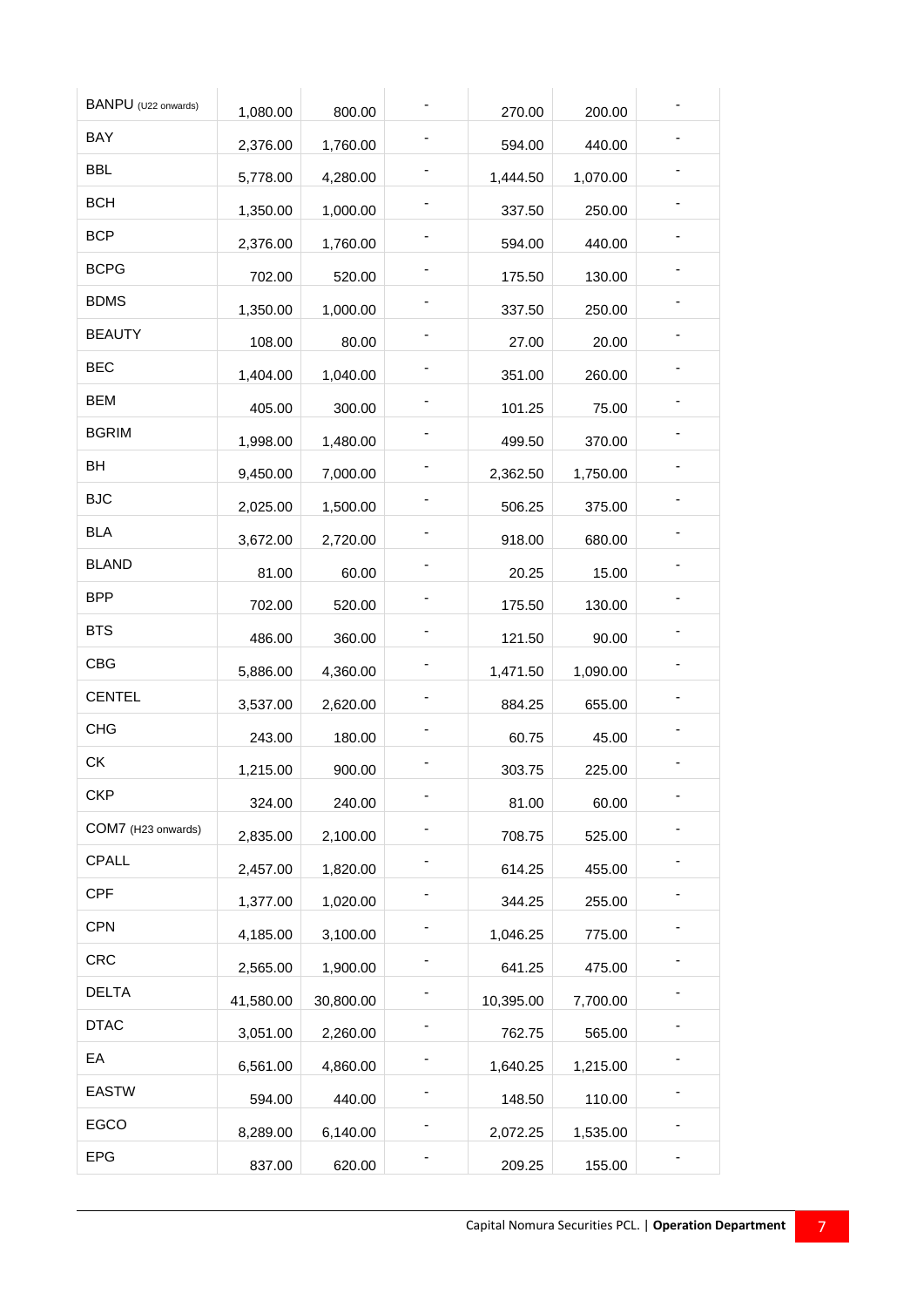| ERW                  | 324.00   | 240.00   | 81.00    | 60.00    |  |
|----------------------|----------|----------|----------|----------|--|
| <b>ESSO</b>          | 864.00   | 640.00   | 216.00   | 160.00   |  |
| <b>GFPT</b>          | 1,161.00 | 860.00   | 290.25   | 215.00   |  |
| GLOBAL (H23 onwards) | 1,296.00 | 960.00   | 324.00   | 240.00   |  |
| <b>GPSC</b>          | 3,861.00 | 2,860.00 | 965.25   | 715.00   |  |
| <b>GULF</b>          | 2,619.00 | 1,940.00 | 654.75   | 485.00   |  |
| <b>GUNKUL</b>        | 459.00   | 340.00   | 114.75   | 85.00    |  |
| <b>HANA</b>          | 4,887.00 | 3,620.00 | 1,221.75 | 905.00   |  |
| <b>HMPRO</b>         | 891.00   | 660.00   | 222.75   | 165.00   |  |
| <b>ICHI</b>          | 999.00   | 740.00   | 249.75   | 185.00   |  |
| <b>INTUCH</b>        | 3,753.00 | 2,780.00 | 938.25   | 695.00   |  |
| <b>IRPC</b>          | 243.00   | 180.00   | 60.75    | 45.00    |  |
| <b>ITD</b>           | 189.00   | 140.00   | 47.25    | 35.00    |  |
| <b>IVL</b>           | 3,078.00 | 2,280.00 | 769.50   | 570.00   |  |
| <b>JAS</b>           | 324.00   | 240.00   | 81.00    | 60.00    |  |
| JMT (Z22 onwards)    | 6,912.00 | 5,120.00 | 1,728.00 | 1,280.00 |  |
| <b>KBANK</b>         | 8,694.00 | 6,440.00 | 2,173.50 | 1,610.00 |  |
| <b>KCE</b>           | 4,941.00 | 3,660.00 | 1,235.25 | 915.00   |  |
| <b>KEX</b>           | 2,106.00 | 1,560.00 | 526.50   | 390.00   |  |
| <b>KKP</b>           | 3,429.00 | 2,540.00 | 857.25   | 635.00   |  |
| <b>KTB</b>           | 837.00   | 620.00   | 209.25   | 155.00   |  |
| <b>KTC</b>           | 3,753.00 | 2,780.00 | 938.25   | 695.00   |  |
| LH.                  | 405.00   | 300.00   | 101.25   | 75.00    |  |
| LPN                  | 243.00   | 180.00   | 60.75    | 45.00    |  |
| М                    | 2,484.00 | 1,840.00 | 621.00   | 460.00   |  |
| <b>MAJOR</b>         | 1,566.00 | 1,160.00 | 391.50   | 290.00   |  |
| <b>MBK</b>           | 1,215.00 | 900.00   | 303.75   | 225.00   |  |
| <b>MEGA</b>          | 3,942.00 | 2,920.00 | 985.50   | 730.00   |  |
| <b>MINT</b>          | 2,241.00 | 1,660.00 | 560.25   | 415.00   |  |
| <b>MTC</b>           | 3,645.00 | 2,700.00 | 911.25   | 675.00   |  |
| <b>OR</b>            | 1,350.00 | 1,000.00 | 337.50   | 250.00   |  |
| ORI                  | 891.00   | 660.00   | 222.75   | 165.00   |  |
| <b>OSP</b>           | 2,565.00 | 1,900.00 | 641.25   | 475.00   |  |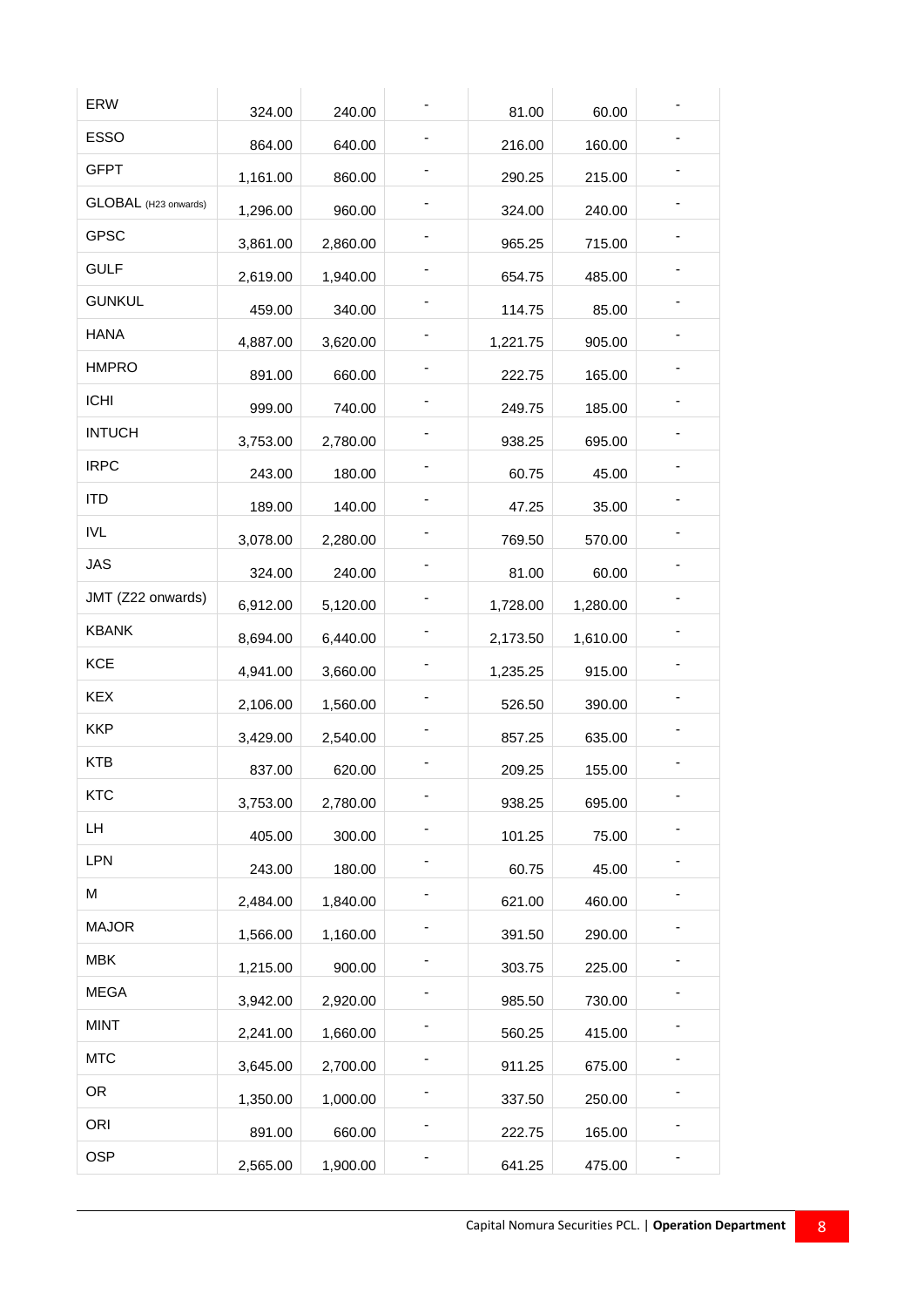| PLANB (Z22 onwards) | 702.00    | 520.00   | 175.50   | 130.00   |  |
|---------------------|-----------|----------|----------|----------|--|
| <b>PRM</b>          | 513.00    | 380.00   | 128.25   | 95.00    |  |
| <b>PSH</b>          | 810.00    | 600.00   | 202.50   | 150.00   |  |
| <b>PSL</b>          | 2,430.00  | 1,800.00 | 607.50   | 450.00   |  |
| PTG                 | 891.00    | 660.00   | 222.75   | 165.00   |  |
| <b>PTT</b>          | 1,485.00  | 1,100.00 | 371.25   | 275.00   |  |
| PTTEP               | 9,477.00  | 7,020.00 | 2,369.25 | 1,755.00 |  |
| <b>PTTGC</b>        | 2,916.00  | 2,160.00 | 729.00   | 540.00   |  |
| QH                  | 135.00    | 100.00   | 33.75    | 25.00    |  |
| RATCH (M23 onwards) | 2,106.00  | 1,560.00 | 526.50   | 390.00   |  |
| <b>RS</b>           | 1,269.00  | 940.00   | 317.25   | 235.00   |  |
| S                   | 135.00    | 100.00   | 33.75    | 25.00    |  |
| <b>SAMART</b>       | 675.00    | 500.00   | 168.75   | 125.00   |  |
| SAWAD               | 3,591.00  | 2,660.00 | 897.75   | 665.00   |  |
| <b>SCB</b>          | 6,561.00  | 4,860.00 | 1,640.25 | 1,215.00 |  |
| <b>SCBB</b>         | 6,561.00  | 4,860.00 | 1,640.25 | 1,215.00 |  |
| <b>SCC</b>          | 11,880.00 | 8,800.00 | 2,970.00 | 2,200.00 |  |
| <b>SCGP</b>         | 3,267.00  | 2,420.00 | 816.75   | 605.00   |  |
| <b>SGP</b>          | 837.00    | 620.00   | 209.25   | 155.00   |  |
| <b>SIRI</b>         | 108.00    | 80.00    | 27.00    | 20.00    |  |
| <b>SPALI</b>        | 1,080.00  | 800.00   | 270.00   | 200.00   |  |
| <b>SPCG</b>         | 864.00    | 640.00   | 216.00   | 160.00   |  |
| <b>SPRC</b>         | 945.00    | 700.00   | 236.25   | 175.00   |  |
| <b>STA</b>          | 2,052.00  | 1,520.00 | 513.00   | 380.00   |  |
| <b>STEC</b>         | 783.00    | 580.00   | 195.75   | 145.00   |  |
| <b>STGT</b>         | 2,187.00  | 1,620.00 | 546.75   | 405.00   |  |
| <b>STPI</b>         | 513.00    | 380.00   | 128.25   | 95.00    |  |
| <b>SUPER</b>        | 81.00     | 60.00    | 20.25    | 15.00    |  |
| <b>TASCO</b>        | 1,539.00  | 1,140.00 | 384.75   | 285.00   |  |
| <b>TCAP</b>         | 2,754.00  | 2,040.00 | 688.50   | 510.00   |  |
| <b>THAI</b>         | 891.00    | 660.00   | 222.75   | 165.00   |  |
| <b>THANI</b>        | 297.00    | 220.00   | 74.25    | 55.00    |  |
| <b>THCOM</b>        | 891.00    | 660.00   | 222.75   | 165.00   |  |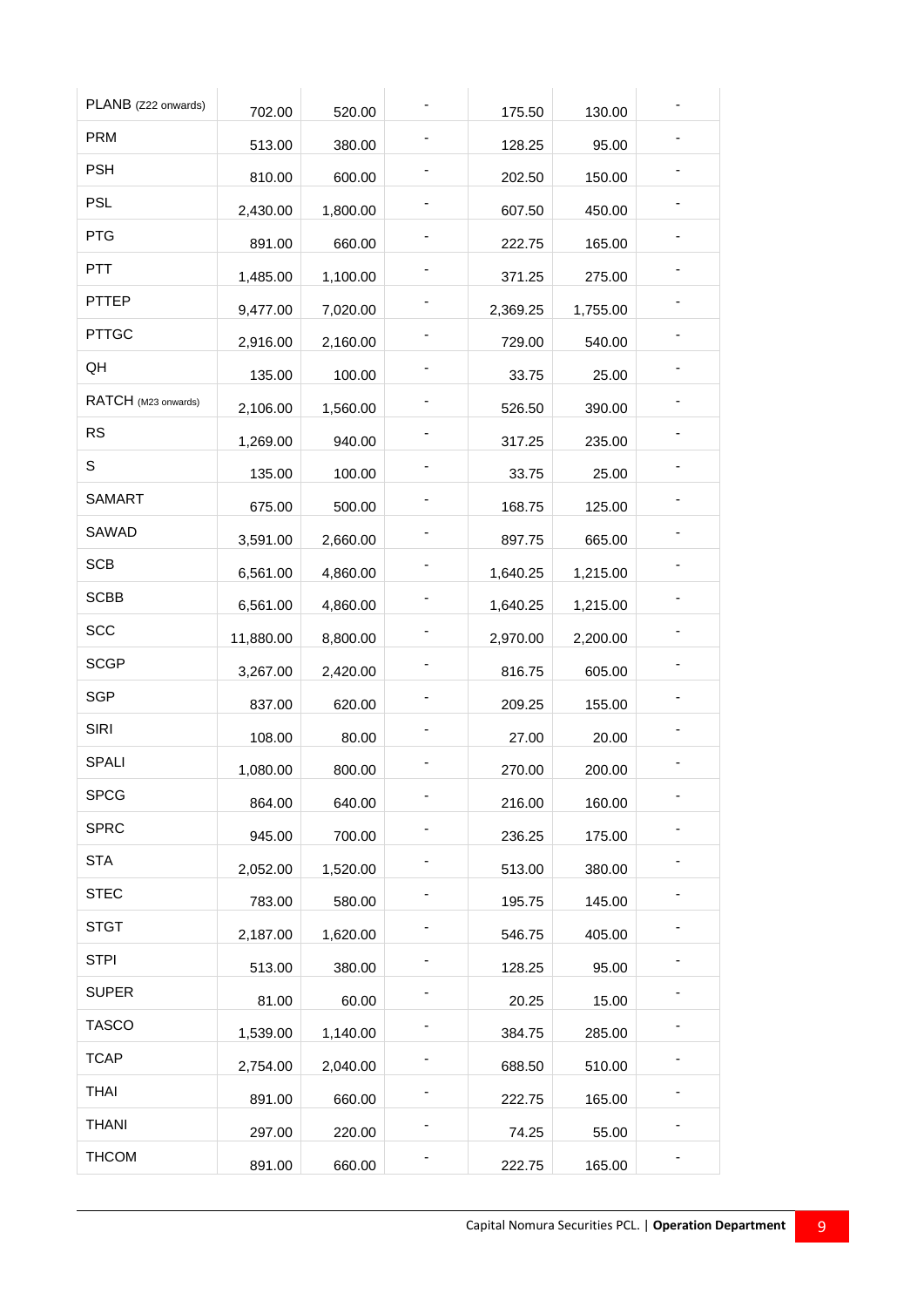| <b>THG</b>        | 14,715.00 | 10,900.00 | 3,678.75 | 2,725.00 |  |
|-------------------|-----------|-----------|----------|----------|--|
| <b>TISCO</b>      | 7,371.00  | 5,460.00  | 1,842.75 | 1,365.00 |  |
| <b>TKN</b>        | 621.00    | 460.00    | 155.25   | 115.00   |  |
| <b>TOA</b>        | 2,025.00  | 1,500.00  | 506.25   | 375.00   |  |
| <b>TOP</b>        | 3,591.00  | 2,660.00  | 897.75   | 665.00   |  |
| <b>TPIPL</b>      | 135.00    | 100.00    | 33.75    | 25.00    |  |
| <b>TPIPP</b>      | 135.00    | 100.00    | 33.75    | 25.00    |  |
| TQM (H23 onwards) | 3,537.00  | 2,620.00  | 884.25   | 655.00   |  |
| <b>TRUE</b>       | 324.00    | 240.00    | 81.00    | 60.00    |  |
| <b>TTA</b>        | 1,809.00  | 1,340.00  | 452.25   | 335.00   |  |
| <b>TTB</b>        | 81.00     | 60.00     | 20.25    | 15.00    |  |
| <b>TTCL</b>       | 540.00    | 400.00    | 135.00   | 100.00   |  |
| <b>TTW</b>        | 675.00    | 500.00    | 168.75   | 125.00   |  |
| TU                | 918.00    | 680.00    | 229.50   | 170.00   |  |
| <b>TVO</b>        | 2,241.00  | 1,660.00  | 560.25   | 415.00   |  |
| <b>UNIQ</b>       | 405.00    | 300.00    | 101.25   | 75.00    |  |
| VGI (H23 onwards) | 405.00    | 300.00    | 101.25   | 75.00    |  |
| <b>VNG</b>        | 783.00    | 580.00    | 195.75   | 145.00   |  |
| <b>WHA</b>        | 162.00    | 120.00    | 40.50    | 30.00    |  |
| <b>WHAUP</b>      | 243.00    | 180.00    | 60.75    | 45.00    |  |

คำนวณตามมาตรฐานการประกอบธุรกิจของชมรมผู้ประกอบธุรกิจสัญญาซื้อขายล่วงหน้า **ที่กำหนดอัตราขั้นต่ำ** ที่เรียกเก็บตาม ประเภทลูกค้า โดยคิดจากจำนวนเท่าเมื่อเทียบกับ Clearing House Margin ดังนี้

| ประเภทลูกค์า | หลักประกันเบื้องต้น (เท่า)<br>(Initial Margin Multiplier) | หลักประกันรักษาสภาพ (เท่า)<br>(Maintenance margin Multiplier) |
|--------------|-----------------------------------------------------------|---------------------------------------------------------------|
| ลกค้าทั่วไป  | 1.75                                                      | 1.23                                                          |
| ลูกค้าสถาบัน | 1.35                                                      | 1.00                                                          |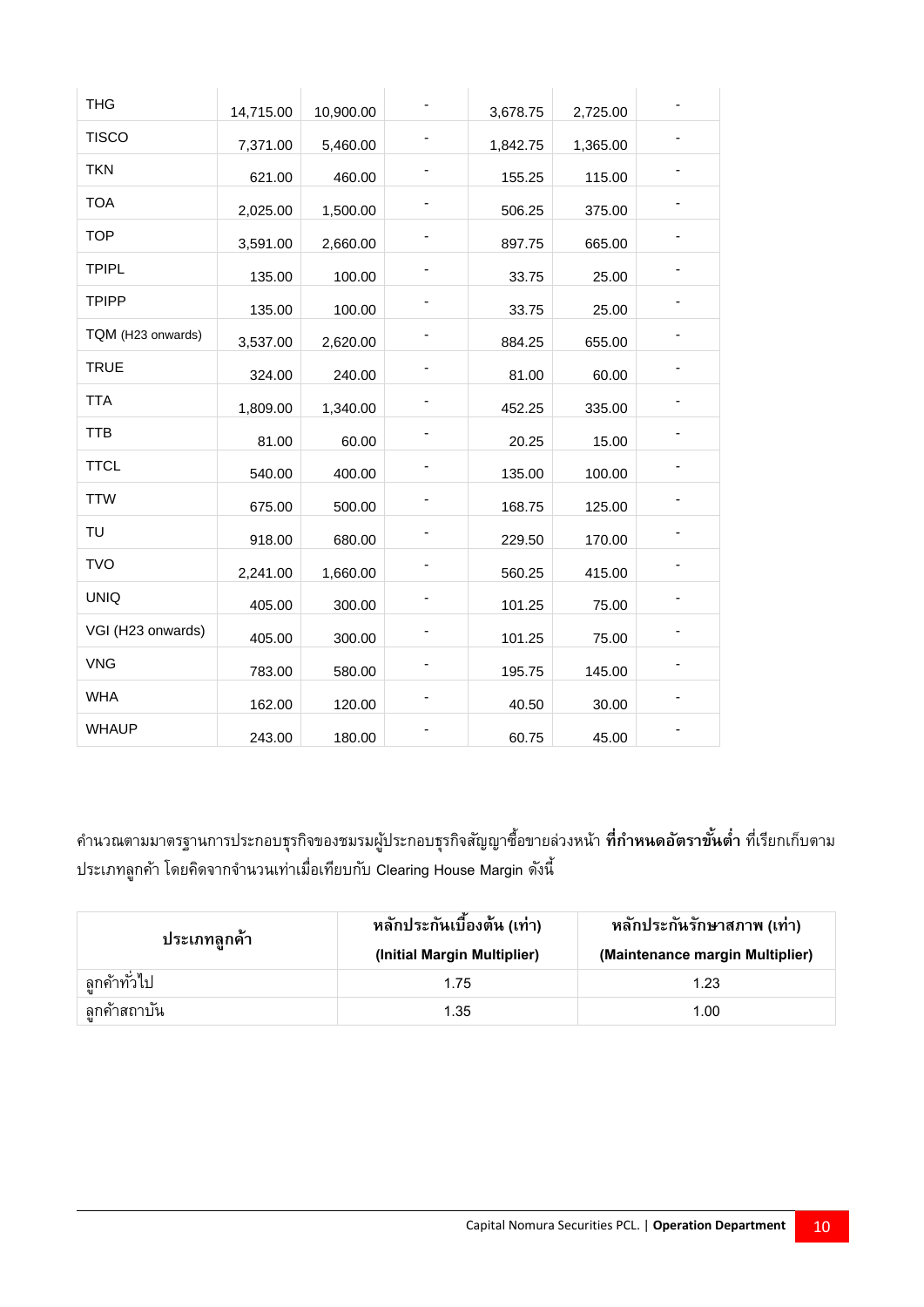#### **อต ั ราค าธรรมเน ี ยมนายหน ้ า ่**

#### **การคา นวณอตัราค่าธรรมเนียมนายหน้า**

- ตั้งแต่วันที่ 6 พฤษภำคม 2557 เป็นต้นไป
- อัตราค่านายหน้ายังคงใช้โครงสร้างแบบขั้นบันไดปจจุบัน แต่หากปริมาณการซื้อขายถึงขั้นใด ให้ใช้อัตรานั้นตั้งแต่ สัญญำแรก
- สำหรับการส่งคำสั่งซื้อขายทางอินเตอร์เนต มีส่วนลดร้อยละ 10 จากอัตราปกติทุกสินค้าอ้างอิง
- อัตรำดังกล่ำวข้ำงต้นยังไม่รวม VAT 7%

#### **ค่าธรรมเนียมนายหน้า SET50 Index Futures**

#### **ลูกค้าทั ่วไป**

| จำนวนสัญญา              | อัตราค่านายหน้า (บาทต่อสัญญาต่อข้าง) | อัตราค่าธรรมเนียม $^{\prime\prime}$ |                      |
|-------------------------|--------------------------------------|-------------------------------------|----------------------|
|                         | ส่งคำสั่งผ่านเจ้าหน้าที่             | ส่งคำสั่งทางอินเตอร์เน็ต            | (บาทต่อสัญญาต่อข้าง) |
| $1 - 25$                | 80                                   | 72                                  | 6.10                 |
| 26-100                  | 60                                   | 54                                  | 6.10                 |
| 101-500                 | 40                                   | 36                                  | 6.10                 |
| ตั้งแต่ 501 สัญญาขึ้นไป | 30                                   | 27                                  | 6.10                 |

#### **ลูกค้าสถาบัน**

| จำนวนสัญญา      | ่อัตราค่านายหน้า (บาทต่อสัญญาต่อข้าง) |                            | ี อัตราค่าธรรมเนียม <sup>1</sup> |
|-----------------|---------------------------------------|----------------------------|----------------------------------|
|                 | ส่งคำสั่งผ่านเจ้าหน้าที่              | ี ส่งคำสั่งทางอินเตอร์เน็ต | (บาทต่อสัญญาต่อข้าง)             |
| ตั้งแต่สัญญาแรก |                                       | ตามที่ตกลง                 | 6.10                             |

#### **ค่าธรรมเนียมนายหน้า SET50 Index Options**

| ี จำนวนสัญญ <u>า</u> | ่อัตราค่านายหน้า (บาทต่อสัญญาต่อข้าง) |                          | ือัตราค่าธรรมเนียม <sup>1/</sup> |
|----------------------|---------------------------------------|--------------------------|----------------------------------|
|                      | ส่งคำสั่งผ่านเจ้าหน้าที่              | ส่งคำสั่งทางอินเตอร์เน็ต | (บาทต่อสัญญาต่อข้าง)             |
| 1-25                 |                                       |                          | 4.10                             |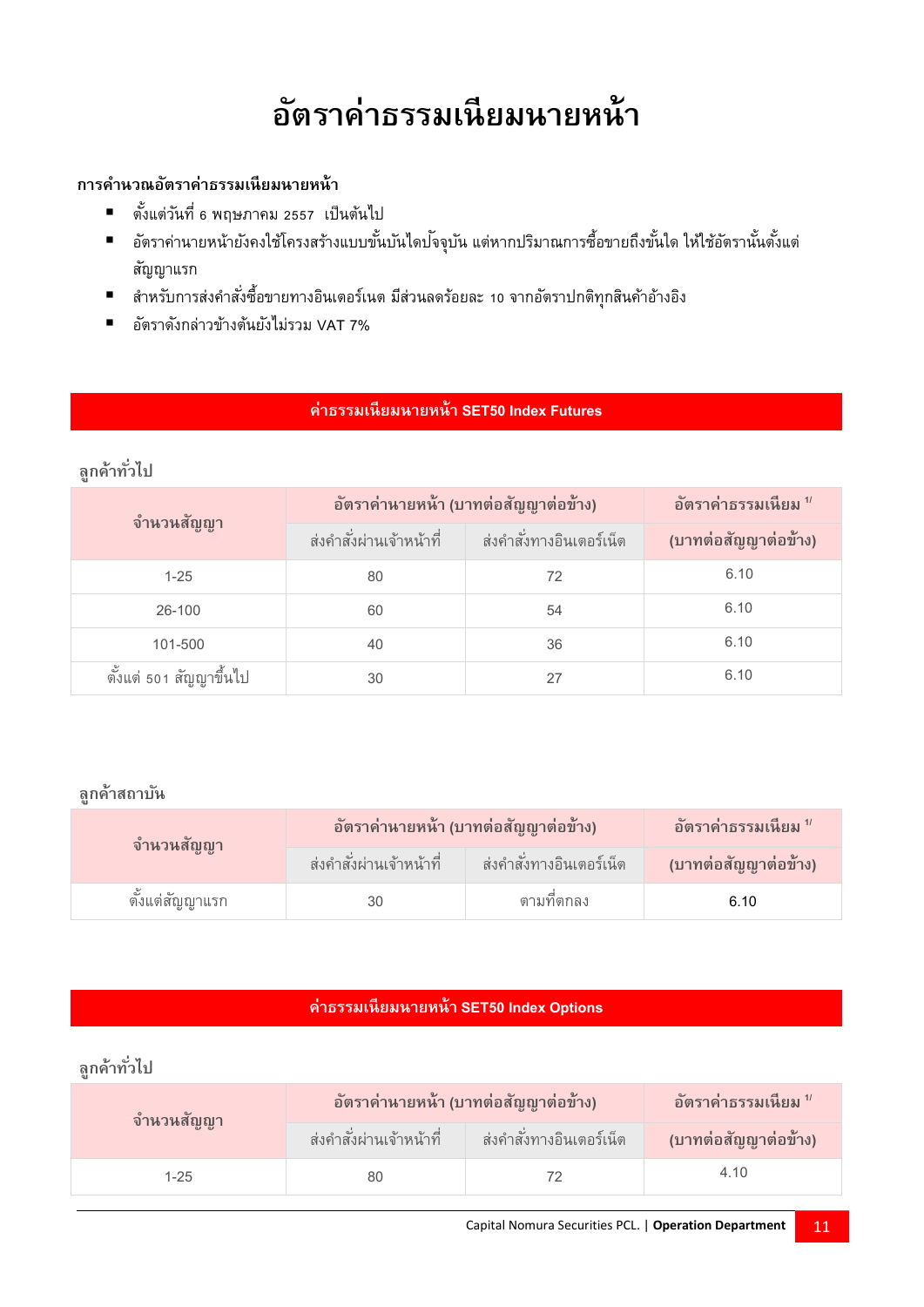| $26 - 100$              | 60 | 54       | 4.10 |
|-------------------------|----|----------|------|
| $101 - 500$             | 40 | 36       | 4.10 |
| ตั้งแต่ 501 สัญญาขึ้นไป | 30 | <u>_</u> | 4.10 |

| จำนวนสัญญา      | ้อัตราค่านายหน้า (บาทต่อสัญญาต่อข้าง) |                          | ือัตราค่าธรรมเนียม <sup>1</sup> |
|-----------------|---------------------------------------|--------------------------|---------------------------------|
|                 | ส่งคำสั่งผ่านเจ้าหน้าที่              | ส่งคำสั่งทางอินเตอร์เน็ต | (บาทต่อสัญญาต่อข้าง)            |
| ตั้งแต่สัญญาแรก |                                       | ตามที่ตกลง               | 4.10                            |

1/ อัตราค่าธรรมเนียมที่จะต้องจ่ายให้กับตลาดอนุพันธ์,สำนักหักบัญชี และสำนักงาน ก.ล.ต.

| ประเภทของการบริการ          | อัตราค่านายหน้า | อัตราค่าธรรมเนียม 2/ |
|-----------------------------|-----------------|----------------------|
|                             | (บาทต่อสัญญา)   | (บาทต่อสัญญา)        |
| ใช้สิทธิ (Exercise) $^2$    |                 | 3                    |
| ไม่ใช้สิทธิ (Non-Exercise)  | ไม่มี           | ไม่มี                |
| ปฏิเสธการใช้สิทธิ (Deny)    | 10              | ไม่มี                |
| ถูกใช้สิทธิ (Assign)        | ไม่มี           | ไม่มี                |
| ไม่ถูกใช้สิทธิ (Non-Assign) | ไม่มี           | ไม่มี                |

่ 2/ ในกรณีที่ เป็นการทำ Auto-exercise ค่าบริการและค่าธรรมเนียมจะเก็บรวมกันไม่เกินมูลค่าของการใช้สิทธิ (Exercise Value)

#### **ค่าธรรมเนียมนายหน้า Single Stock Futures**

### **ทั้งลูกค้าทั ่วไปและลูกค้าสถาบัน**

| ราคา                        | อัตราค่านายหน้า (บาทต่อสัญญาต่อข้าง) |                          | อัตราค่าธรรมเนียม "  |
|-----------------------------|--------------------------------------|--------------------------|----------------------|
| <b>Single Stock Futures</b> | ่ ส่งคำสั่งผ่านเจ้าหน้าที่           | ส่งคำสั่งทางอินเตอร์เน็ต | (บาทต่อสัญญาต่อข้าง) |
| ี≤ 100 บาท                  | 0.10% ของมูลค่าสัญญา                 | 0.09% ของมูลค่าสัญญา     | 0.51                 |
| มากกว่า 100 บาท ขึ้นไป      | ฟิวเจอร์ส                            | ฟิวเจอร์ส                | 5.10                 |

2/ สำนักหักบัญชีจะเรียกเก็บค่าธรรมเนียมการชำระหนี้และค่าธรรมเนียมการล้างฐานะของแต่ละสัญญา SSF ในอัตราที่เท่ากันในแต่ละเดือน โดยมี การทบทวนอัตราค่าธรรมเนียมของสัญญา SSF ประจำทุกเดือน จากการคำนวณหาค่าเฉลี่ยของส่วนต่างของราคาเพื่อการชำระราคา (Settlement Price)

#### **ค่าธรรมเนียมนายหน้า Gold Futures**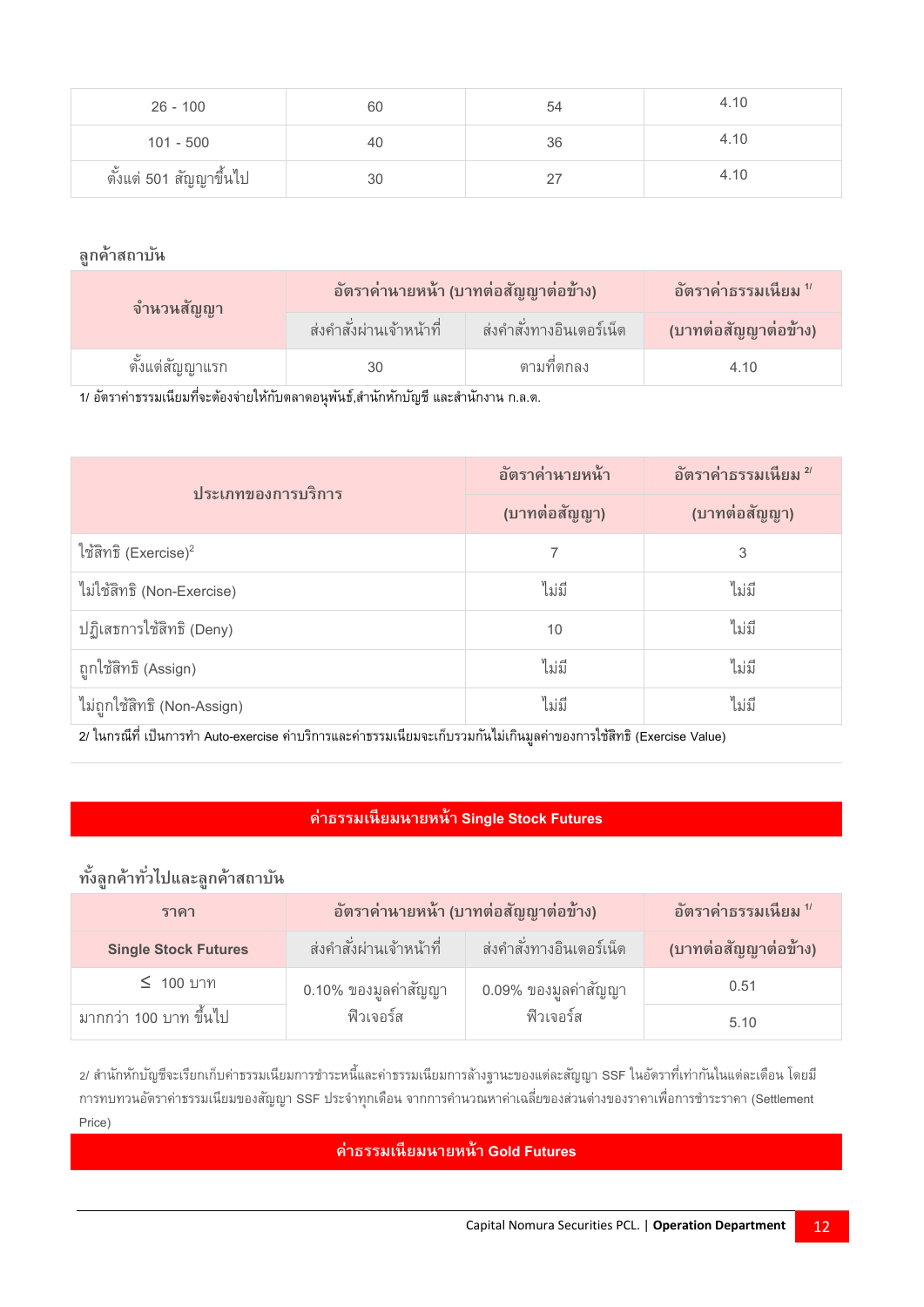# **ลูกค้าทั ่วไป**

| จำนวนสัญญา             | อัตราค่านายหน้า (บาทต่อสัญญาต่อข้าง) |                          | อัตราค่าธรรมเนียม $^{\prime\prime}$ |
|------------------------|--------------------------------------|--------------------------|-------------------------------------|
|                        | ส่งคำสั่งผ่านเจ้าหน้าที่             | ส่งคำสั่งทางอินเตอร์เน็ต | (บาทต่อสัญญาต่อข้าง)                |
| $1 - 5$                | 450                                  | 405                      | 40.10                               |
| $6 - 20$               | 350                                  | 315                      | 40.10                               |
| $21 - 50$              | 250                                  | 225                      | 40.10                               |
| ตั้งแต่ 51 สัญญาขึ้นไป | 200                                  | 180                      | 40.10                               |

#### **ลูกค้าสถาบัน**

| จำนวนสัญญา                                                                                                     | ่อัตราค่านายหน้า (บาทต่อสัญญาต่อข้าง) |                          | อัตราค่าธรรมเนียม $^{\prime\prime}$ |  |
|----------------------------------------------------------------------------------------------------------------|---------------------------------------|--------------------------|-------------------------------------|--|
|                                                                                                                | ส่งคำสั่งผ่านเจ้าหน้าที่              | ส่งคำสั่งทางอินเตอร์เน็ต | (บาทต่อสัญญาต่อข้าง)                |  |
| ตั้งแต่สัญญาแรก                                                                                                | 200                                   | ตามที่ตกลง               | 40.10                               |  |
| e d'e de la de la comme de la comme de la comme de la comme de la comme de la comme de la comme de la comme de |                                       |                          |                                     |  |

1/ อัตราค่าธรรมเนียมที่จะต้องจ่ายให้กับตลาดอนุพันธ์,สำนักหักบัญชี และสำนักงาน ก.ล.ต.

#### **ค่าธรรมเนียมนายหน้า Mini Gold Futures**

# **ลูกค้าทั ่วไป**

| จำนวนสัญญา              | อัตราค่านายหน้า (บาทต่อสัญญาต่อข้าง) |                          | อัตราค่าธรรมเนียม $^{\prime\prime}$ |
|-------------------------|--------------------------------------|--------------------------|-------------------------------------|
|                         | ส่งคำสั่งผ่านเจ้าหน้าที่             | ส่งคำสั่งทางอินเตอร์เน็ต | (บาทต่อสัญญาต่อข้าง)                |
| $1 - 25$                | 90                                   | 81                       | 8.10                                |
| $26 - 100$              | 70                                   | 63                       | 8.10                                |
| $101 - 250$             | 50                                   | 45                       | 8.10                                |
| ตั้งแต่ 251 สัญญาขึ้นไป | 40                                   | 36                       | 8.10                                |

#### **ลูกค้าสถาบัน**

| จำนวนสัญญา      | ่อัตราค่านายหน้า (บาทต่อสัญญาต่อข้าง) |                          | ือัตราค่าธรรมเนียม <sup>1</sup> |
|-----------------|---------------------------------------|--------------------------|---------------------------------|
|                 | ส่งคำสั่งผ่านเจ้าหน้าที่              | ส่งคำสั่งทางอินเตอร์เน็ต | (บาทต่อสัญญาต่อข้าง)            |
| ตั้งแต่สัญญาแรก | 40                                    | ตามที่ตกลง               | 8.10                            |

1/ อัตราค่าธรรมเนียมที่จะต้องจ่ายให้กับตลาดอนุพันธ์,สำนักหักบัญชี และสำนักงาน ก.ล.ต.

### **ค่าธรรมเนียมนายหน้า Gold D Futures**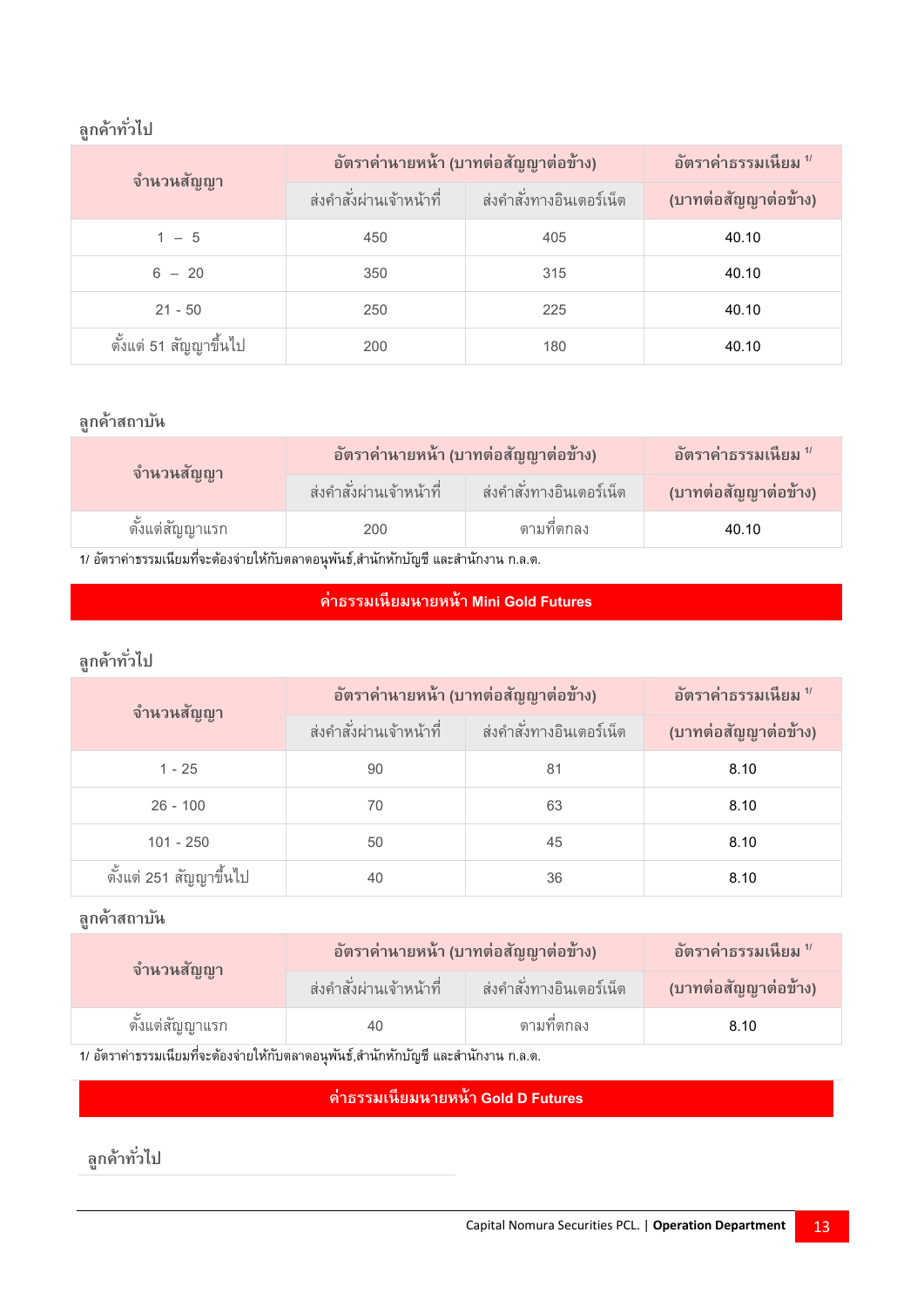| จำนวนสัญญา              | อัตราค่านายหน้า (บาทต่อสัญญาต่อข้าง) |                             | อัตราค่าธรรมเนียม $^{\prime\prime}$ |
|-------------------------|--------------------------------------|-----------------------------|-------------------------------------|
|                         | ส่งคำสั่งผ่านเจ้าหน้าที่             | ี่ ส่งคำสั่งทางอินเตอร์เน็ต | (บาทต่อสัญญาต่อข้าง)                |
| $1 - 50$                | 45                                   | 40.50                       | 5.10                                |
| $51 - 200$              | 35                                   | 31.50                       | 5.10                                |
| $201 - 500$             | 25                                   | 22.50                       | 5.10                                |
| ตั้งแต่ 501 สัญญาขึ้นไป | 20                                   | 18.00                       | 5.10                                |

| จำนวนสัญญา      | อัตราค่านายหน้า (บาทต่อสัญญาต่อข้าง) |                          | ่อัตราค่าธรรมเนียม " |
|-----------------|--------------------------------------|--------------------------|----------------------|
|                 | ส่งคำสั่งผ่านเจ้าหน้าที่             | ส่งคำสั่งทางอินเตอร์เน็ต | (บาทต่อสัญญาต่อข้าง) |
| ตั้งแต่สัญญาแรก | 20                                   | ตามที่ตกลง               | 5.10                 |

1/ อัตราค่าธรรมเนียมที่จะต้องจ่ายให้กับตลาดอนุพันธ์,สำนักหักบัญชี และสำนักงาน ก.ล.ต.

#### **ค่าธรรมเนียมนายหน้า Gold Online Futures**

# **ลูกค้าทั ่วไป**

| จำนวนสัญญา              |                             | อัตราค่านายหน้า (บาทต่อสัญญาต่อข้าง) | อัตราค่าธรรมเนียม $^{\prime\prime}$ |
|-------------------------|-----------------------------|--------------------------------------|-------------------------------------|
|                         | ี่ ส่งคำสั่งผ่านเจ้าหน้าที่ | ส่งคำสั่งทางอินเตอร์เน็ต             | (บาทต่อสัญญาต่อข้าง)                |
| $1 - 12$                | 180                         | 162                                  | 16.10                               |
| $13 - 50$               | 140                         | 126                                  | 16.10                               |
| $51 - 125$              | 100                         | 90                                   | 16.10                               |
| ตั้งแต่ 126 สัญญาขึ้นไป | 80                          | 72                                   | 16.10                               |

**ลูกค้าสถาบัน**

| จำนวนสัญญา      |                          | ่อัตราค่านายหน้า (บาทต่อสัญญาต่อข้าง) | ่อัตราค่าธรรมเนียม " |
|-----------------|--------------------------|---------------------------------------|----------------------|
|                 | ส่งคำสั่งผ่านเจ้าหน้าที่ | ส่งคำสั่งทางอินเตอร์เน็ต              | (บาทต่อสัญญาต่อข้าง) |
| ตั้งแต่สัญญาแรก | 80                       | ตามที่ตกลง                            | 16.10                |

<u>1</u>/ อัตราค่าธรรมเนียมที่จะต้องจ่ายให้กับตลาดอนุพันธ์,สำนักหักบัญชี และสำนักงาน ก.ล.ต.

#### **ค่าธรรมเนียมนายหน้า5-Year Government Bond Futures**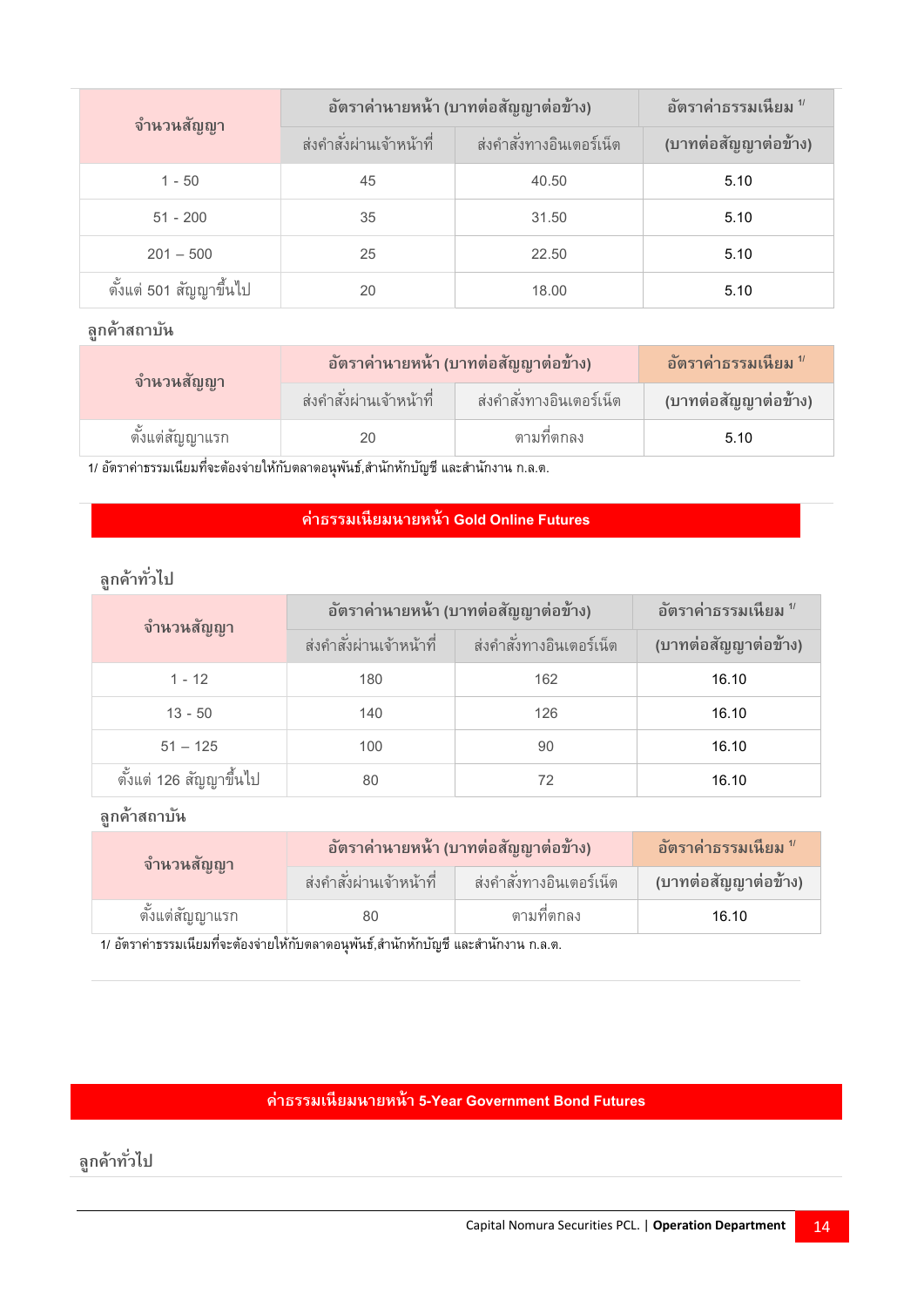| ระยะเวลา                     |    | ้อัตราค่านายหน้า (บาทต่อสัญญาต่อข้าง)                | อัตราค่าธรรมเนียม "  |
|------------------------------|----|------------------------------------------------------|----------------------|
|                              |    | ี่ ส่งคำสั่งผ่านเจ้าหน้าที่ ส่งคำสั่งทางอินเตอร์เน็ต | (บาทต่อสัญญาต่อข้าง) |
| วันที่ 1 พ.ย. 2555 เป็นต้นไป | 50 | 45                                                   | 10.10                |

| <b>ระยะเวลา</b>                                                                       |    | ้อัตราค่านายหน้า (บาทต่อสัญญาต่อข้าง)                | ือัตราค่าธรรมเนียม <sup>1</sup> ′ |
|---------------------------------------------------------------------------------------|----|------------------------------------------------------|-----------------------------------|
|                                                                                       |    | ี่ ส่งคำสั่งผ่านเจ้าหน้าที่ ส่งคำสั่งทางอินเตอร์เน็ต | (บาทต่อสัญญาต่อข้าง)              |
| วันที่ 1 พ.ย. 2555 เป็นต้นไป                                                          | 50 | ตามที่ตกลง                                           | 10.10                             |
| 1/ อัตราค่าธรรมเนียมที่จะต้องจ่ายให้กับตลาดอนุพันธ์,สำนักหักบัญชี  และสำนักงาน ก.ล.ต. |    |                                                      |                                   |

#### **ค่าธรรมเนียมนายหน้า3M BIBOR Futures**

# **ลูกค้าทั ่วไป**

| ระยะเวลา                     |      | อัตราค่านายหน้า (บาทต่อสัญญาต่อข้าง)                 | ือัตราค่าธรรมเนียม <sup>1</sup> ′ |
|------------------------------|------|------------------------------------------------------|-----------------------------------|
|                              |      | ี่ ส่งคำสั่งผ่านเจ้าหน้าที่ ส่งคำสั่งทางอินเตอร์เน็ต | (บาทต่อสัญญาต่อข้าง)              |
| วันที่ 1 ธ.ค. 2555 เป็นต้นไป | 100. | 90                                                   | 20.10                             |

#### **ลูกค้าสถาบัน**

| ระยะเวลา                     |      | ่อัตราค่านายหน้า (บาทต่อสัญญาต่อข้าง)               | ือัตราค่าธรรมเนียม <sup>1</sup> ′ |
|------------------------------|------|-----------------------------------------------------|-----------------------------------|
|                              |      | ่ ส่งคำสั่งผ่านเจ้าหน้าที่ ส่งคำสั่งทางอินเตอร์เน็ต | (บาทต่อสัญญาต่อข้าง)              |
| วันที่ 1 ธ.ค. 2555 เป็นต้นไป | 100. | ตามที่ตกลง                                          | 20.10                             |

1/ อัตราค่าธรรมเนียมที่จะต้องจ่ายให้กับตลาดอนุพันธ์,สำนักหักบัญชี และสำนักงาน ก.ล.ต.

#### **ค่าธรรมเนียมนายหน้า USD Futures**

| จำนวนสัญญา      |                          | อัตราค่านายหน้า (บาทต่อสัญญาต่อข้าง) | ระยะเวลา              | อัตราค่าธรรมเนียม    |
|-----------------|--------------------------|--------------------------------------|-----------------------|----------------------|
|                 | ส่งคำสั่งผ่านเจ้าหน้าที่ | ่ ส่งคำสั่งทางอินเตอร์เน็ต           |                       | (บาทต่อสัญญาต่อข้าง) |
| $1 - 2.000$     |                          |                                      | 1 ม.ค. 2557 เป็นต้นไป | 1.10                 |
| 2,001 เป็นต้นไป |                          | 6.30                                 | 1 ม.ค. 2557 เป็นต้นไป | 1.10                 |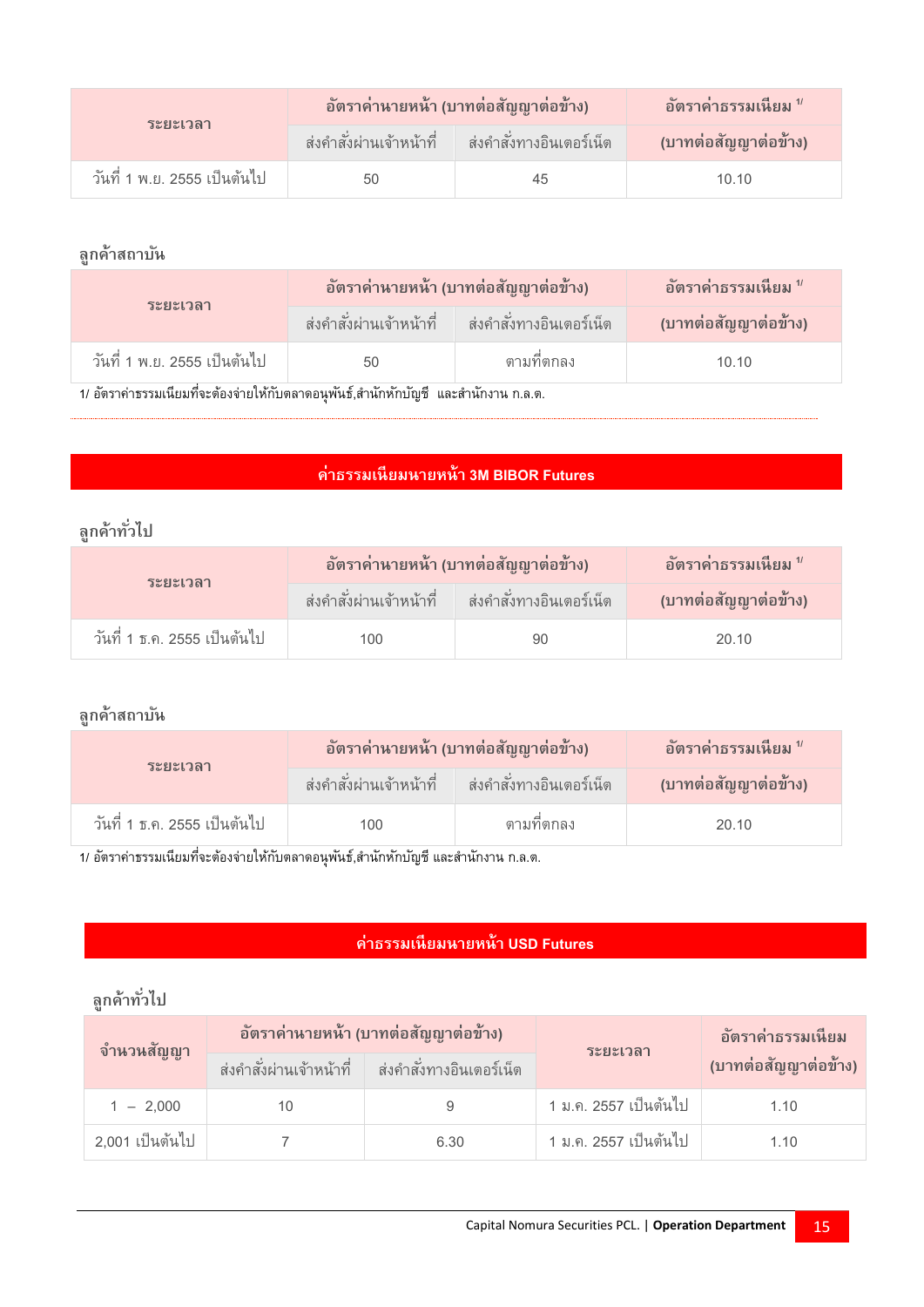| จำนวนสัญญา      | ่อัตราค่านายหน้า (บาทต่อสัญญาต่อข้าง)                                                  | ือัตราค่าธรรมเนียม <sup>1</sup> ′ |
|-----------------|----------------------------------------------------------------------------------------|-----------------------------------|
|                 | ี่ ส่งคำสั่งผ่านเจ้าหน้าที่ ส่งคำสั่งทางอินเตอร์เน็ต <mark>(บาทต่อสัญญาต่อข้าง)</mark> |                                   |
| ดั้งแต่สัญญาแรก | ตามที่ตกลง                                                                             | 1 1 0                             |

1/ อัตราค่าธรรมเนียมที่จะต้องจ่ายให้กับตลาดอนุพันธ์,สำนักหักบัญชี และสำนักงาน ก.ล.ต.

#### **ค่าธรรมเนียมนายหน้า Sector Index Futures (หมวดธนาคาร)**

# **ลูกค้าทั ่วไป**

| จำนวน               |                          | อัตราค่านายหน้า (บาทต่อสัญญาต่อข้าง) | ระยะเวลา            | อัตราค่าธรรมเนียม "  |
|---------------------|--------------------------|--------------------------------------|---------------------|----------------------|
| สัญญา               | ส่งคำสั่งผ่านเจ้าหน้าที่ | ส่งคำสั่งทางอินเตอร์เน็ต             |                     | (บาทต่อสัญญาต่อข้าง) |
| $1 - 10$            | 180                      | 162                                  |                     |                      |
| $11 - 40$           | 140                      | 126                                  |                     |                      |
| $41 - 200$          | 100                      | 90                                   | 1 พ.ค. 56 เป็นต้นไป | 20.10                |
| 201 สัญญา<br>ขึ้นไป | 80                       | 72                                   |                     |                      |

### **ลูกค้าสถาบัน**

| จำนวน                    |                          | อัตราค่านายหน้า (บาทต่อสัญญาต่อข้าง)                                                 | ระยะเวลา            | อัตราค่าธรรมเนียม "<br>(บาทต่อสัญญาต่อข้าง) |
|--------------------------|--------------------------|--------------------------------------------------------------------------------------|---------------------|---------------------------------------------|
| สัญญา                    | ส่งคำสั่งผ่านเจ้าหน้าที่ | ส่งคำสั่งทางอินเตอร์เน็ต                                                             |                     |                                             |
| ಜ<br>ตั้งแต่สัญญา<br>แรก | 80                       | ตามที่ตกลง                                                                           | 1 พ.ค. 56 เป็นต้นไป | 20.10                                       |
|                          |                          | 1/ อัตราค่าธรรมเนียมที่จะต้องจ่ายให้กับตลาดอนฺพันธ์,สำนักหักบัญชี และสำนักงาน ก.ล.ต. |                     |                                             |

**ค่าธรรมเนียมนายหน้า Sector Index Futures (หมวดพลงังานและพาณิชย)์**

| ลูกค้าทั่วไป  |                          |                                      |                     |                                 |
|---------------|--------------------------|--------------------------------------|---------------------|---------------------------------|
| <u>จ</u> ำนวน |                          | อัตราค่านายหน้า (บาทต่อสัญญาต่อข้าง) | ระยะเวลา            | ือัตราค่าธรรมเนียม <sup>1</sup> |
| สัญญา         | ส่งคำสั่งผ่านเจ้าหน้าที่ | ส่งคำสั่งทางอินเตอร์เน็ต             |                     | (บาทต่อสัญญาต่อข้าง)            |
| $1 - 25$      | 90                       | 81                                   | 1 พ.ค. 56 เป็นต้นไป | 10.10                           |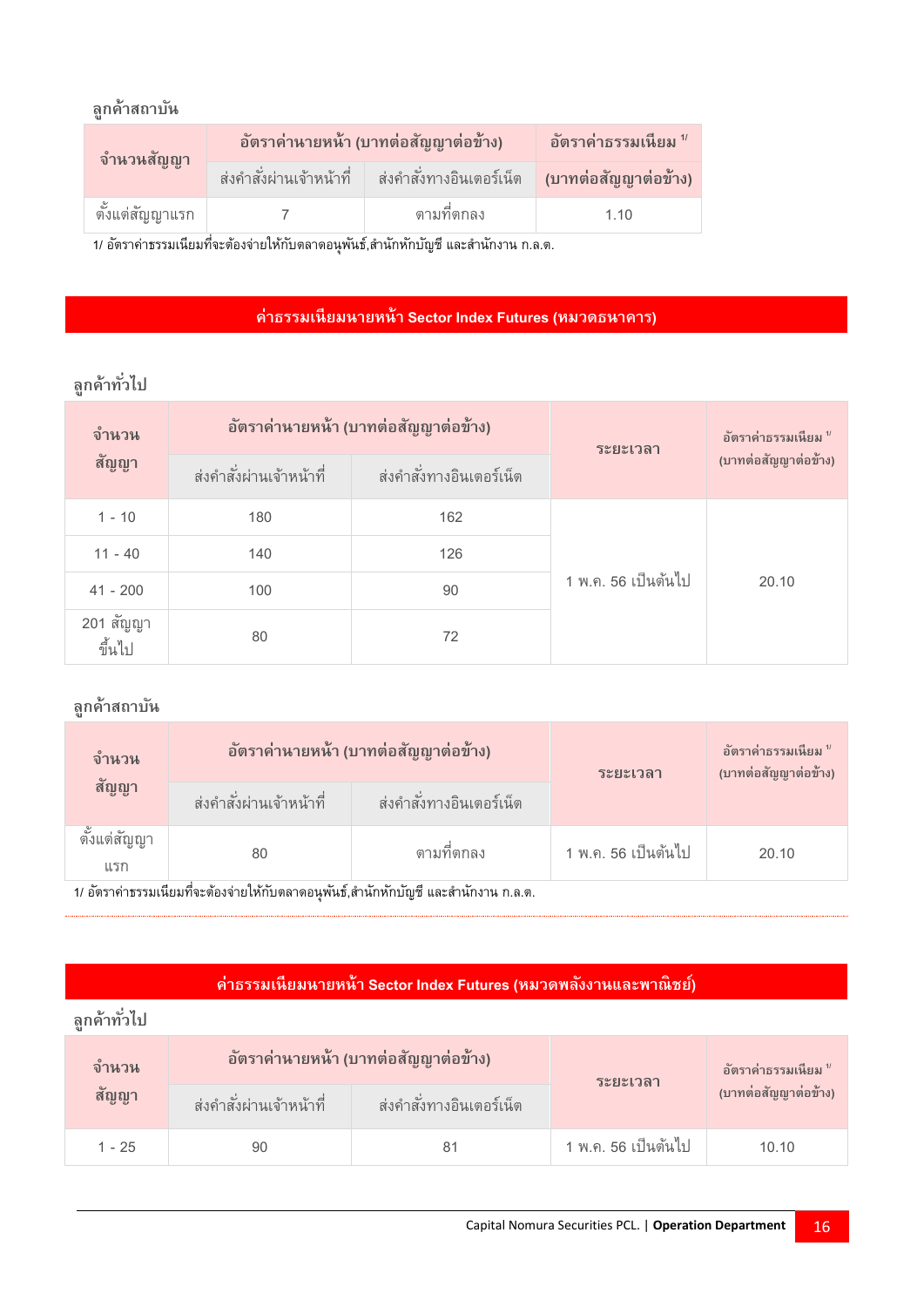| $26 - 100$          | 70 | 63 |
|---------------------|----|----|
| $101 - 500$         | 50 | 45 |
| 501 สัญญา<br>ขึ้นไบ | 40 | 36 |

| <u>จ</u> ำนวน<br>สัญญา  | อัตราค่านายหน้า (บาทต่อสัญญาต่อข้าง) |                          | ระยะเวลา            | อัตราค่าธรรมเนียม "  |
|-------------------------|--------------------------------------|--------------------------|---------------------|----------------------|
|                         | ส่งคำสั่งผ่านเจ้าหน้าที่             | ส่งคำสั่งทางอินเตอร์เน็ต |                     | (บาทต่อสัญญาต่อข้าง) |
| ಜ<br>ตั้งแต่สญญา<br>แรก | 40                                   | ตามที่ตกลง               | 1 พ.ค. 56 เป็นต้นไป | 10.10                |

1/ อัตราค่าธรรมเนียมที่จะต้องจ่ายให้กับตลาดอนุพันธ์,สำนักหักบัญชี และสำนักงาน ก.ล.ต.

### **ค่าธรรมเนียมนายหน้า Sector Index Futures (หมวดเทคโนโลยีสารสนเทศและการสื่อสารและหมวดอาหารและเครื่องดื่ม)**

# **ลูกค้าทั ่วไป**

| จำนวน<br>สัญญา | อัตราค่านายหน้า (บาทต่อสัญญาต่อข้าง) |                          |                     | อัตราค่าธรรมเนียม "  |
|----------------|--------------------------------------|--------------------------|---------------------|----------------------|
|                | ส่งคำสั่งผ่านเจ้าหน้าที่             | ส่งคำสั่งทางอินเตอร์เน็ต | ระยะเวลา            | (บาทต่อสัญญาต่อข้าง) |
| $1 - 50$       | 45                                   | 40.5                     |                     |                      |
| $51 - 200$     | 35                                   | 31.5                     | 1 พ.ค. 56 เป็นต้นไป | 5.10                 |
| $201 - 1,000$  | 25                                   | 22.5                     |                     |                      |
| 1,001 ขึ้นไป   | 20                                   | 18                       |                     |                      |

### **ลูกค้าสถาบัน**

| <u>จ</u> ำนวน<br>สัญญา  | อัตราค่านายหน้า (บาทต่อสัญญาต่อข้าง) |                            | <b>ระยะเวลา</b>     | อัตราค่าธรรมเนียม "  |
|-------------------------|--------------------------------------|----------------------------|---------------------|----------------------|
|                         | ส่งคำสั่งผ่านเจ้าหน้าที่             | ้ ส่งคำสั่งทางอินเตอร์เน็ต |                     | (บาทต่อสัญญาต่อข้าง) |
| ಕಿ<br>ดงแต่สัญญา<br>แรก | 20                                   | ตามที่ตกลง                 | 1 พ.ค. 56 เป็นต้นไป | 5.10                 |

1/ อัตราค่าธรรมเนี่ยมที่จะต้องจ่ายให้กับตลาดอนุพันธ์และสำนักหักบัญชี

### **ค่าธรรมเนียมนายหน้า Silver Online Futures**

| ิจานวน | ่ อัตราค่านายหน้า (บาทต่อสัญญาต่อข้าง) |                            |                  | ่อัตราค่าธรรมเนียม " |
|--------|----------------------------------------|----------------------------|------------------|----------------------|
| สัญญา  | ี ส่งคำสั่งผ่านเจ้าหน้าที่             | ี ส่งคำสั่งทางอินเตอร์เน็ต | <i>ร</i> ะยะเวลา | (บาทต่อสัญญาต่อข้าง) |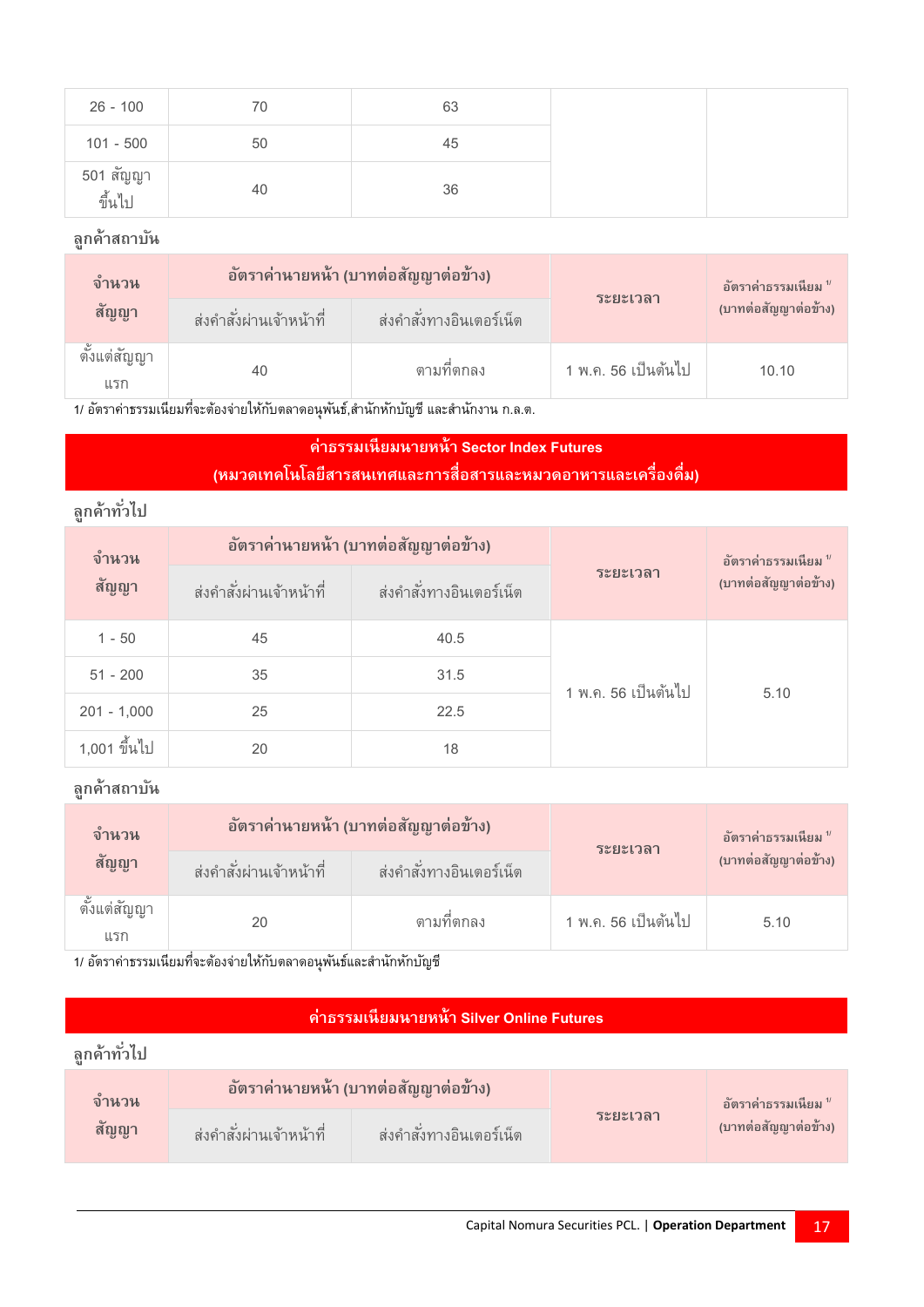| $1 - 100$   | 45.00 | 40.50 |                     |      |
|-------------|-------|-------|---------------------|------|
| $101 - 400$ | 40.00 | 36.00 |                     |      |
| $401 - 800$ | 36.00 | 32.40 | 1 พ.ค. 64 เป็นต้นไป | 4.60 |
| 801 ขึ้นไป  | 32.00 | 28.80 |                     |      |

| <b>จำนวน</b><br>สัญญา   | อัตราค่านายหน้า (บาทต่อสัญญาต่อข้าง) |                          | <b>ระยะเวลา</b>     | อัตราค่าธรรมเนียม "  |
|-------------------------|--------------------------------------|--------------------------|---------------------|----------------------|
|                         | ส่งคำสั่งผ่านเจ้าหน้าที่             | ส่งคำสั่งทางอินเตอร์เน็ต |                     | (บาทต่อสัญญาต่อข้าง) |
| ಜ<br>ตั้งแต่สญญา<br>แรก | 32.00                                | ตามที่ตกลง               | 1 พ.ค. 64 เป็นต้นไป | 4.60                 |

1/ อัตราค่าธรรมเนียมที่จะต้องจ่ายให้กับตลาดอนุพันธ์และสำนักหักบัญชี

#### **ค่าธรรมเนียมนายหน้ายางแผน่ รมควนั ชนั้ 3 (RSS3D Futures)**

| ลกค้าทั่วไป |                                      |                                                        |                     |                      |
|-------------|--------------------------------------|--------------------------------------------------------|---------------------|----------------------|
|             | อัตราค่านายหน้า (บาทต่อสัญญาต่อข้าง) |                                                        |                     | อัตราค่าธรรมเนียม "  |
| จำนวนสัญญา  |                                      | ี่ ส่งคำสั่งผ่านเจ้าหน้าที่ d ส่งคำสั่งทางอินเตอร์เน็ต | <b>ระยะเวลา</b>     | (บาทต่อสัญญาต่อข้าง) |
| $1 - 25$    | 250.00                               | 225.00                                                 |                     |                      |
| $26 - 100$  | 225.00                               | 202.50                                                 | 1 ม.ค. 64 เป็นต้นไป | 20.00                |
| $101 - 250$ | 200.00                               | 180.00                                                 |                     |                      |
| 251 ขึ้นไป  | 175.00                               | 157.50                                                 |                     |                      |

**ลูกค้าสถาบัน**

| ึจำนวนสัญญา       | ่อัตราค่านายหน้า (บาทต่อสัญญาต่อข้าง) |                                                        | ระยะเวลา           | อัตราค่าธรรมเนียม "  |
|-------------------|---------------------------------------|--------------------------------------------------------|--------------------|----------------------|
|                   |                                       | ี่ ส่งคำสั่งผ่านเจ้าหน้าที่   ส่งคำสั่งทางอินเตอร์เน็ต |                    | (บาทต่อสัญญาต่อข้าง) |
| ดั้งแต่สัญญาแรก 1 | 175.00                                | ตามที่ตกลง                                             | 1 ม.ค.64 เป็นต้นไป | 20.00                |

#### 1/ อัตราค่าธรรมเนียมที่จะต้องจ่ายให้กับตลาดอนุพันธ์และสำนักหักบัญชี

| ค่าธรรมเนียมนายหน้า Japanese Rubber Futures |                                       |          |                     |  |
|---------------------------------------------|---------------------------------------|----------|---------------------|--|
| ลูกค้าทั่วไป                                |                                       |          |                     |  |
| จำนวนสัญญา                                  | ่อัตราค่านายหน้า (บาทต่อสัญญาต่อข้าง) | ระยะเวลา | อัตราค่าธรรมเนียม " |  |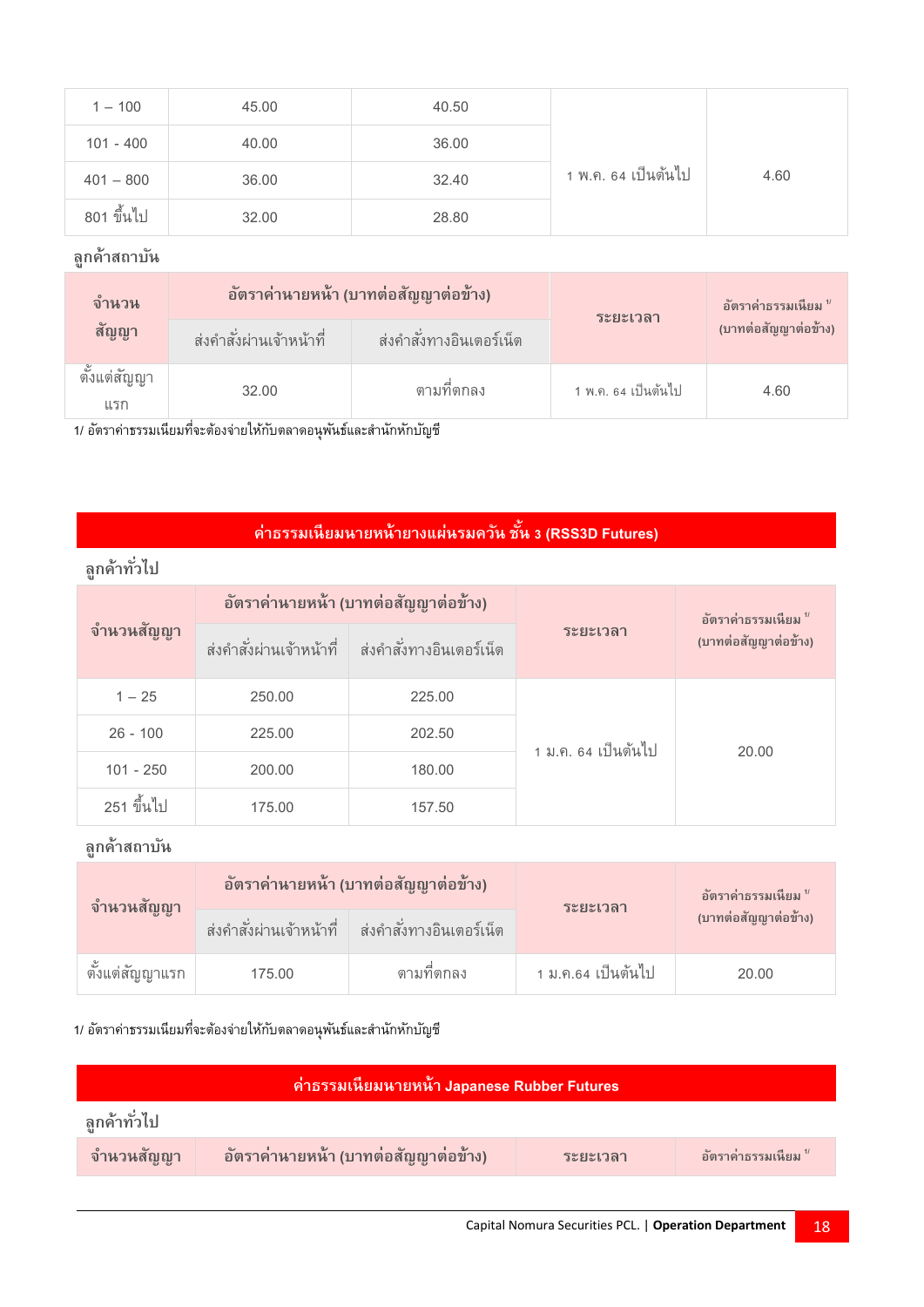|             |       | ี่ ส่งคำสั่งผ่านเจ้าหน้าที่ ส่งคำสั่งทางอินเตอร์เน็ต |                      | (บาทต่อสัญญาต่อข้าง) |
|-------------|-------|------------------------------------------------------|----------------------|----------------------|
| $1 - 100$   | 40.00 | 36.00                                                |                      |                      |
| $101 - 500$ | 36.00 | 32.40                                                | 1 มิ.ย. 64 เป็นต้นไป |                      |
| $501 - 750$ | 32.00 | 28.80                                                |                      | 4.00                 |
| 751 ขึ้นไป  | 28.00 | 25.20                                                |                      |                      |

| จำนวนสัญญา      | อัตราค่านายหน้า (บาทต่อสัญญาต่อข้าง) |                                                        | ระยะเวลา             | อัตราค่าธรรมเนียม "  |
|-----------------|--------------------------------------|--------------------------------------------------------|----------------------|----------------------|
|                 |                                      | ี่ ส่งคำสั่งผ่านเจ้าหน้าที่   ส่งคำสั่งทางอินเตอร์เน็ต |                      | (บาทต่อสัญญาต่อข้าง) |
| ดั้งแต่สัญญาแรก | 28.00                                | ตามที่ตกลง                                             | 1 มิ.ย. 64 เป็นต้นไป | 4.00                 |

| <u>ี การวางหลักประกันรักษาสภาพก่อนระยะเวลาส่งมอ</u> บสินค้า (Spot Month Margin) สำหรับ RSS3/RSS3D |                     |  |  |  |
|---------------------------------------------------------------------------------------------------|---------------------|--|--|--|
|                                                                                                   | 114,625.00 ต่อสัญญา |  |  |  |
| แรก                                                                                               |                     |  |  |  |

| <u>ี่ การวางทรัพย์สินเพื่</u> อการส่งมอบสินค้า (Delivery Deposit) สำหรับ RSS3/RSS3D |                                                     |  |  |  |  |  |  |  |
|-------------------------------------------------------------------------------------|-----------------------------------------------------|--|--|--|--|--|--|--|
|                                                                                     | ุ ตั้งแต่สัญญาแรก   113,400.00 ต่อสัญญา $^{\prime}$ |  |  |  |  |  |  |  |

| การวางหลักประกันรักษาสภาพก่อนระยะเวลาส่งมอบสินค้า (Spot Month Margin) สำหรับ Gold D |                    |  |  |  |  |  |  |  |
|-------------------------------------------------------------------------------------|--------------------|--|--|--|--|--|--|--|
| ตั้งแต่สัญญาแรก                                                                     | 30,450.00 ต่อสัญญา |  |  |  |  |  |  |  |

| การวางทรัพย์สินเพื่อการส่งมอบสินค้า (Delivery Deposit) สำหรับ Gold D |                                          |  |  |  |  |  |  |  |
|----------------------------------------------------------------------|------------------------------------------|--|--|--|--|--|--|--|
|                                                                      | ตั้งแต่สัญญาแรก $\mid$ 7,780.00 ต่อสัญญา |  |  |  |  |  |  |  |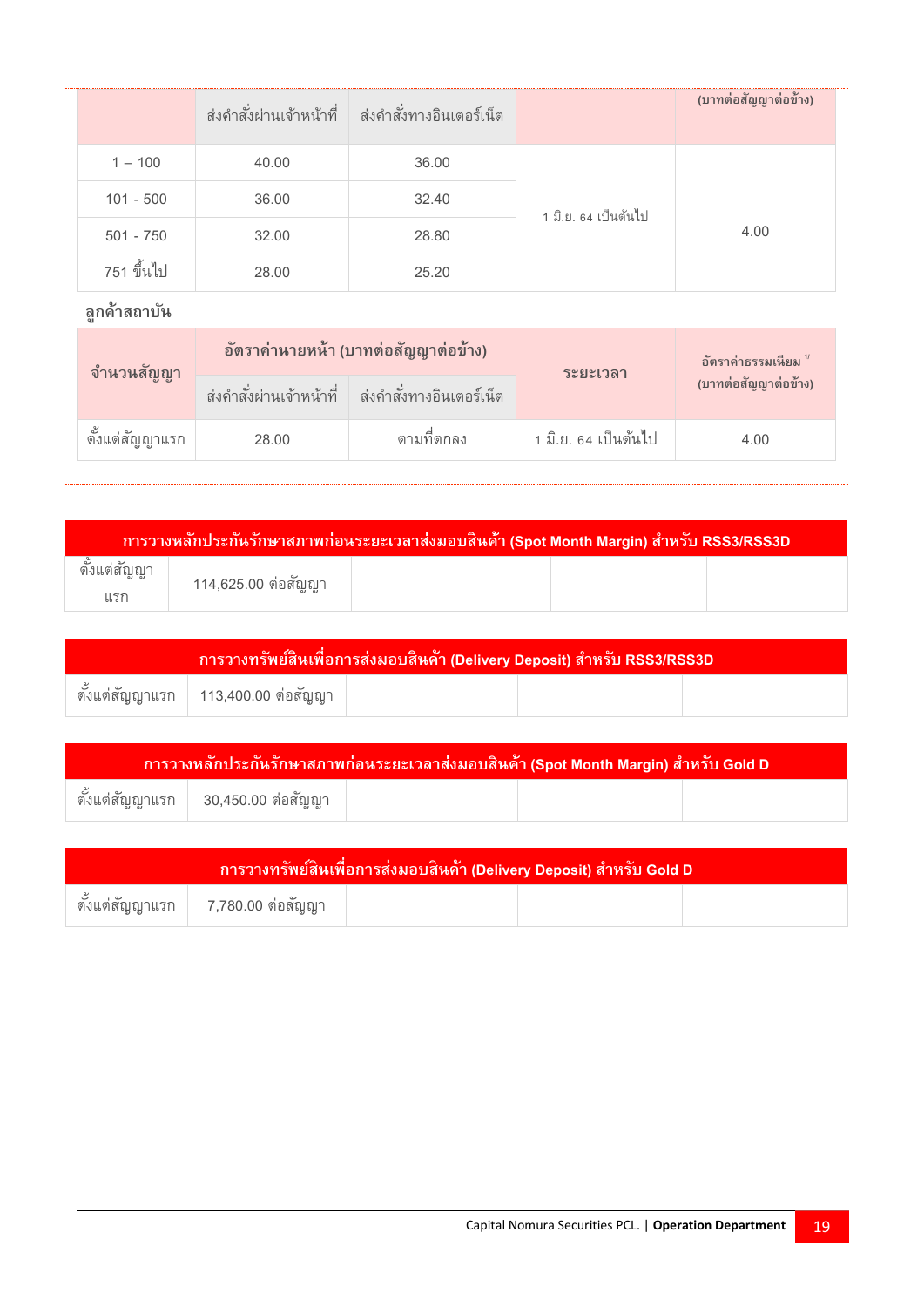# Inter-Commodity Spread Credit

|                      |                 |                 |                           |                                         |             |                           |                                         | Effective from 16 June 2022 onwards |        |
|----------------------|-----------------|-----------------|---------------------------|-----------------------------------------|-------------|---------------------------|-----------------------------------------|-------------------------------------|--------|
|                      |                 |                 |                           | <b>Inter-Commodity Spread Credit</b>    |             |                           |                                         |                                     |        |
|                      |                 |                 |                           | Leg <sub>1</sub>                        |             |                           | Leg <sub>2</sub>                        |                                     |        |
| <b>CC Group Name</b> | <b>CC Group</b> | Credit Rate (%) | <b>Combined Commodity</b> | <b>Delta Per</b><br><b>Spread Ratio</b> | Side of Leg | <b>Combined Commodity</b> | <b>Delta Per</b><br><b>Spread Ratio</b> | Side of Leg                         | Remark |
| <b>INDEX</b>         | 101             | 80              | <b>ENERG</b>              | $\mathbf{1}$                            | Α           | <b>SET50</b>              | 1                                       | в                                   |        |
| <b>INDEX</b>         | 101             | 80              | <b>SET50</b>              | 11                                      | А           | <b>FOOD</b>               | 1                                       | в                                   |        |
| <b>INDEX</b>         | 101             | 70              | <b>COMM</b>               | $\overline{1}$                          | А           | <b>SET50</b>              | $\overline{2}$                          | в                                   |        |
| <b>INDEX</b>         | 101             | 60              | <b>COMM</b>               | $\overline{1}$                          | А           | <b>FOOD</b>               | 3                                       | в                                   |        |
| <b>INDEX</b>         | 101             | 60              | <b>BANK</b>               | 1                                       | A           | <b>SET50</b>              | 2                                       | в                                   |        |
| <b>INDEX</b>         | 101             | 60              | <b>ENERG</b>              | 1                                       | А           | <b>FOOD</b>               | $\overline{2}$                          | в                                   |        |
| <b>INDEX</b>         | 101             | 50              | <b>COMM</b>               | $\overline{1}$                          | А           | <b>BANK</b>               | 1                                       | в                                   |        |
| <b>INDEX</b>         | 101             | 50              | <b>COMM</b>               | $\overline{1}$                          | А           | <b>ENERG</b>              | $\overline{2}$                          | в                                   |        |
| <b>INDEX</b>         | IO <sub>1</sub> | 50              | <b>BANK</b>               | $\mathbf{1}$                            | A           | <b>FOOD</b>               | 3                                       | в                                   |        |
| <b>INDEX</b>         | 101             | 30              | <b>BANK</b>               | 1                                       | A           | <b>ENERG</b>              | $\overline{2}$                          | в                                   |        |
| <b>METAL</b>         | MT <sub>1</sub> | 80              | <b>GOLD</b>               | 1                                       | А           | GOLD-D                    | 7                                       | в                                   |        |
| <b>METAL</b>         | MT <sub>1</sub> | 70              | <b>GOLD</b>               | $\mathbf{1}$                            | A           | GO                        | 3                                       | в                                   |        |
| <b>METAL</b>         | MT <sub>1</sub> | 70              | GO                        | $\overline{1}$                          | А           | GOLD-D                    | 3                                       | в                                   |        |
| <b>METAL</b>         | MT <sub>1</sub> | 70              | GO                        | 1                                       | А           | <b>SVF</b>                | 8                                       | в                                   |        |
| ICT                  | S01             | 60              | <b>DTAC</b>               | $\overline{1}$                          | А           | <b>TRUE</b>               | 10                                      | в                                   |        |
| <b>ICT</b>           | S01             | 30              | <b>DTAC</b>               | 1                                       | А           | <b>SAMART</b>             | 7                                       | в                                   |        |
| <b>ICT</b>           | S01             | 30              | <b>THCOM</b>              | $\overline{1}$                          | A           | <b>JAS</b>                | 3                                       | в                                   |        |
| <b>PROP</b>          | S <sub>02</sub> | 60              | <b>AMATA</b>              | 1                                       | A           | <b>WHA</b>                | 6                                       | в                                   |        |
| <b>PROP</b>          | S02             | 50              | LH                        | $\mathbf{1}$                            | А           | <b>SIRI</b>               | 8                                       | в                                   |        |
| PROP                 | S02             | 50              | <b>WHA</b>                | $\mathbb{O}$                            | A           | <b>SIRI</b>               | 3                                       | в                                   |        |
| PROP                 | S02             | 40              | <b>AMATA</b>              | $\overline{1}$                          | А           | s                         | 10                                      | в                                   |        |
| <b>PROP</b>          | S02             | 40              | <b>AMATA</b>              | 1                                       | A           | <b>SIRI</b>               | 18                                      | в                                   |        |
| <b>PROP</b>          | S02             | 40              | <b>LH</b>                 | 1                                       | А           | <b>WHA</b>                | 3                                       | в                                   |        |
| <b>PROP</b>          | S <sub>02</sub> | 40              | s                         | $\overline{1}$                          | А           | <b>SIRI</b>               | 2                                       | в                                   |        |
| <b>PROP</b>          | S <sub>02</sub> | 30              | <b>SPALI</b>              | $\mathbf{1}$                            | А           | <b>AMATA</b>              | 1                                       | в                                   |        |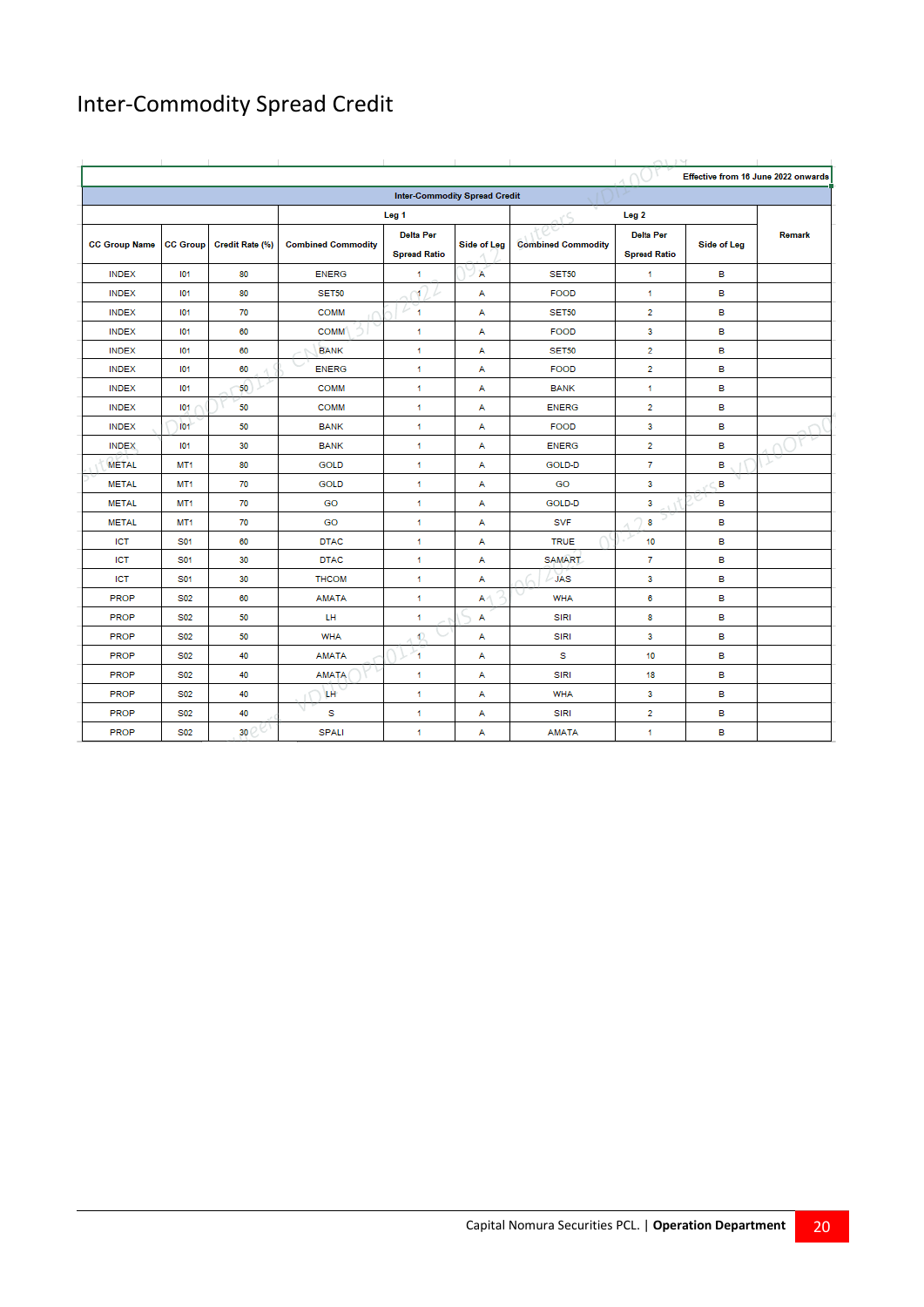| υ.           | $\sim$          | υ.              | ъ.            | п.        | v. | -99.          |                | o. | $\mathbf{a}$ |
|--------------|-----------------|-----------------|---------------|-----------|----|---------------|----------------|----|--------------|
| <b>PROP</b>  | S <sub>02</sub> | 30              | SPALI         | 1.        | А  | <b>WHA</b>    | $7 -$          | в  |              |
| <b>PROP</b>  | S <sub>02</sub> | 30              | <b>AMATA</b>  | 1.        | А  | LH.           | $\overline{2}$ | в  |              |
| <b>PROP</b>  | S <sub>02</sub> | 30              | <b>AMATA</b>  | 1.        | А  | <b>AWC</b>    | 4              | в  |              |
| <b>PROP</b>  | S02             | 30              | ORI           | 1         | A  | SC.           | 5              | в  |              |
| <b>ENERG</b> | S06             | 70              | <b>GPSC</b>   | 1.        | А  | <b>BGRIM</b>  | $\overline{2}$ | в  |              |
| <b>ENERG</b> | S06             | 70              | TOP           | 1         | A  | <b>ESSO</b>   | 6              | в  |              |
| <b>ENERG</b> | S06             | 60              | PTTEP         | 1.        | А  | <b>ESSO</b>   | 16             | в  |              |
| <b>ENERG</b> | S06             | 60              | <b>GPSC</b>   | n¶ )      | А  | <b>GULF</b>   | 1.             | в  |              |
| <b>ENERG</b> | S06             | 60              | <b>TOP</b>    | r 1       | А  | <b>SPRC</b>   | 5              | в  |              |
| <b>ENERG</b> | S06             | 60              | <b>SPRC</b>   | 1         | А  | <b>ESSO</b>   | 1              | в  |              |
| <b>ENERG</b> | <b>S06</b>      | 50              | EA            | 1         | A  | <b>GPSC</b>   | 1              | в  |              |
| <b>ENERG</b> | <b>S06</b>      | 50              | EA            | 1.        | А  | <b>GULF</b>   | $\overline{2}$ | в  |              |
| <b>ENERG</b> | <b>S06</b>      | 50              | <b>GPSC</b>   | 1         | A  | <b>GUNKUL</b> | 12             | в  |              |
| <b>ENERG</b> | S06             | 50              | GPSC          | 1         | А  | <b>TPIPP</b>  | 18             | в  |              |
| <b>ENERG</b> | S06             | 50              | TOP           | 1.        | A  | <b>BANPU</b>  | 5              | в  |              |
| <b>ENERG</b> | <b>S06</b>      | 50              | TOP           | 1.        | A  | <b>IRPC</b>   | 17             | в  |              |
| <b>ENERG</b> | <b>S06</b>      | 50              | <b>ESSO</b>   | 1         | A  | <b>IRPC</b>   | 3              | в  |              |
| <b>ENERG</b> | <b>S06</b>      | 50              | <b>GUNKUL</b> | 1.        | A  | <b>TPIPP</b>  | 1              | в  |              |
| <b>ENERG</b> | S06             | 40              | PTTEP         | 1         | A  | <b>TOP</b>    | 3              | в  |              |
| <b>ENERG</b> | <b>S06</b>      | 40              | <b>PTTEP</b>  | 1.        | А  | <b>SPRC</b>   | 14             | в  |              |
| <b>ENERG</b> | S06             | 40              | EA            | 1         | А  | <b>GUNKUL</b> | 16             | в  |              |
| <b>ENERG</b> | S06             | 40              | EA            | 1.        | A  | <b>IRPC</b>   | 26             | в  |              |
| <b>ENERG</b> | S06             | 40              | <b>GULF</b>   | 1.        | A  | <b>TPIPP</b>  | 13             | в  |              |
| <b>ENERG</b> | S06             | 40              | <b>GULF</b>   | 1         | A4 | <b>IRPC</b>   | 14             | в  |              |
| <b>ENERG</b> | S06             | 40              | <b>BANPU</b>  | 1         | А  | <b>SPRC</b>   | 1.             | в  |              |
| <b>ENERG</b> | S06             | 40              | <b>BANPU</b>  | $\bullet$ | А  | <b>SGP</b>    | 1              | в  |              |
| <b>ENERG</b> | <b>S06</b>      | 40              | <b>BANPU</b>  | ×.        | A  | <b>IRPC</b>   | 4              | в  |              |
| <b>ENERG</b> | <b>S06</b>      | 40              | <b>TPIPP</b>  | 1         | А  | <b>IRPC</b>   | 1              | в  |              |
| <b>ENERG</b> | <b>S06</b>      | 30              | PTTEP         | 1         | A  | SGP           | 14             | в  |              |
| <b>ENERG</b> | S06             | 30              | EA            | 1         | А  | <b>ESSO</b>   | 9              | в  |              |
| <b>ENERG</b> | <b>S06</b>      | 30 <sup>2</sup> | <b>GPSC</b>   | 1         | А  | <b>BPP</b>    | 4              | в  |              |